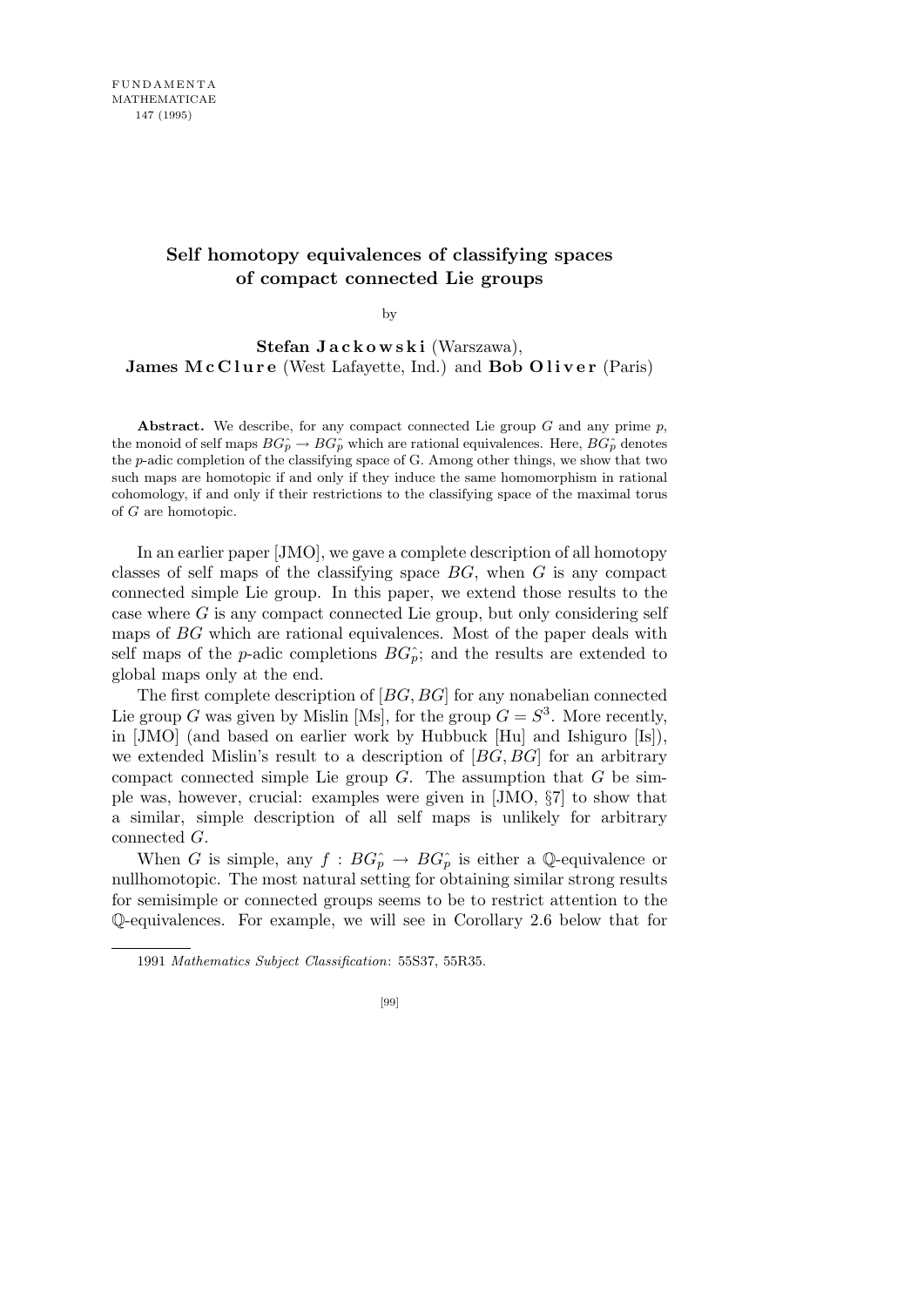connected G, two Q-equivalences  $f, f': BG<sub>p</sub> \to BG<sub>p</sub>$  are homotopic if and only if  $H^*(f; \mathbb{Q}) = H^*(f'; \mathbb{Q})$ . This is not the case for arbitrary self maps, as was shown in [JMO, Example 7.1].

Throughout this paper,  $p$  will be a fixed prime,  $G$  a fixed compact connected Lie group,  $T \subseteq G$  a maximal torus, and  $W = N(T)/T$  the Weyl group. The monoid of homotopy classes of Q-equivalences  $BG_p \to BG_p^{\sim}$  will be denoted by  $[BG_p^{\hat{}} , BG_p^{\hat{}}]_0$ , and the subgroup of homotopy equivalences by  $[BG_{p}^{\wedge}, BG_{p}]_{h}$ . Let  $T_{\infty} \subseteq T$  be the subgroup of elements of p-power order. A homomorphism  $\phi: T_\infty \to T_\infty$  will be called *admissible* [AM, p. 5] if it is equivariant with respect to some endomorphism of  $W$ ; i.e. if there is some  $\overline{\phi}: W \to W$  such that  $\phi(wt) = \overline{\phi}(w)\phi(t)$  for all  $w \in W$  and  $t \in T$ . The monoid of admissible epimorphisms from  $T_{\infty}$  to itself will be denoted by AdmEpi $(T_\infty, T_\infty)$ .

Our first step (Propositions 1.2 and 1.4) is to construct a homomorphism of monoids

$$
\Theta : [BG_P^{\wedge}, BG_P^{\wedge}]_{\mathbb{Q}} \to \text{AdmEpi}(T_{\infty}, T_{\infty})/W,
$$

where  $W$  acts on the admissible maps by composition. This is just the  $p$ -adic version of the construction of Adams & Mahmud [AM, Corollary 1.8] (in the special case of self maps). The map  $\Theta$  is characterized by the property that  $\Theta(f) = \phi \cdot W$  for any  $f \in [BG_p^{\hat{}} , BG_p^{\hat{}}]_0$  and any  $\phi : T_\infty \to T_\infty$  such that  $f|BT \simeq B\phi$ . And in this situation, f is a homotopy equivalence if and only if  $\phi$  is an isomorphism.

The main result in Section 2 (Theorem 2.5) is that  $\Theta$  is an injection, and its image is closed in the p-adic topology. The precise image of  $\Theta$  is then described in Theorem 3.4. The formulation of Theorem 3.4 is somewhat technical, but it leads to a very simple result about homotopy equivalences (Corollary 3.5):  $\Theta$  restricts to a group monomorphism

$$
\Theta_{\rm h}: [BG_p^{\hat{}}\, G_p^{\hat{}}]_{\rm h} \to N_{\text{Aut}(T_{\infty})}(W)/W,
$$

which is an isomorphism except when  $p = 2$  and G contains a direct factor of the form  $SO(2n+1) \times Sp(n)$ . We also show that all components of  $map(BG_{p}^{\wedge}, BG_{p}^{\wedge})_{\mathbb{Q}}$  have the homotopy type of  $BZ(G)_{p}^{\wedge}$ .

At the end of the paper, Sullivan's arithmetic square for completions and localizations is applied to obtain the analogous results for Q-equivalences from BG to itself.

Maps  $f : BG<sub>p</sub> \to BG<sub>p</sub>$  (or, equivalently,  $BG \to BG<sub>p</sub>$ ) are studied here using the p-local approximation of  $BG$  constructed in [JMO,  $\S1$ ]. More precisely, we showed there that  $BG$  is  $\mathbb{F}_p$ -homology equivalent to the homotopy direct limit of classifying spaces BP for certain p-toral subgroups  $P \subseteq G$ . The details of this approximation will be recalled in Section 2 below.

Our general reference for completion techniques and results is Bousfield & Kan [BK]. For any space X, we let  $X_p^{\wedge}$  denote the  $\mathbb{F}_p$ -completion of X.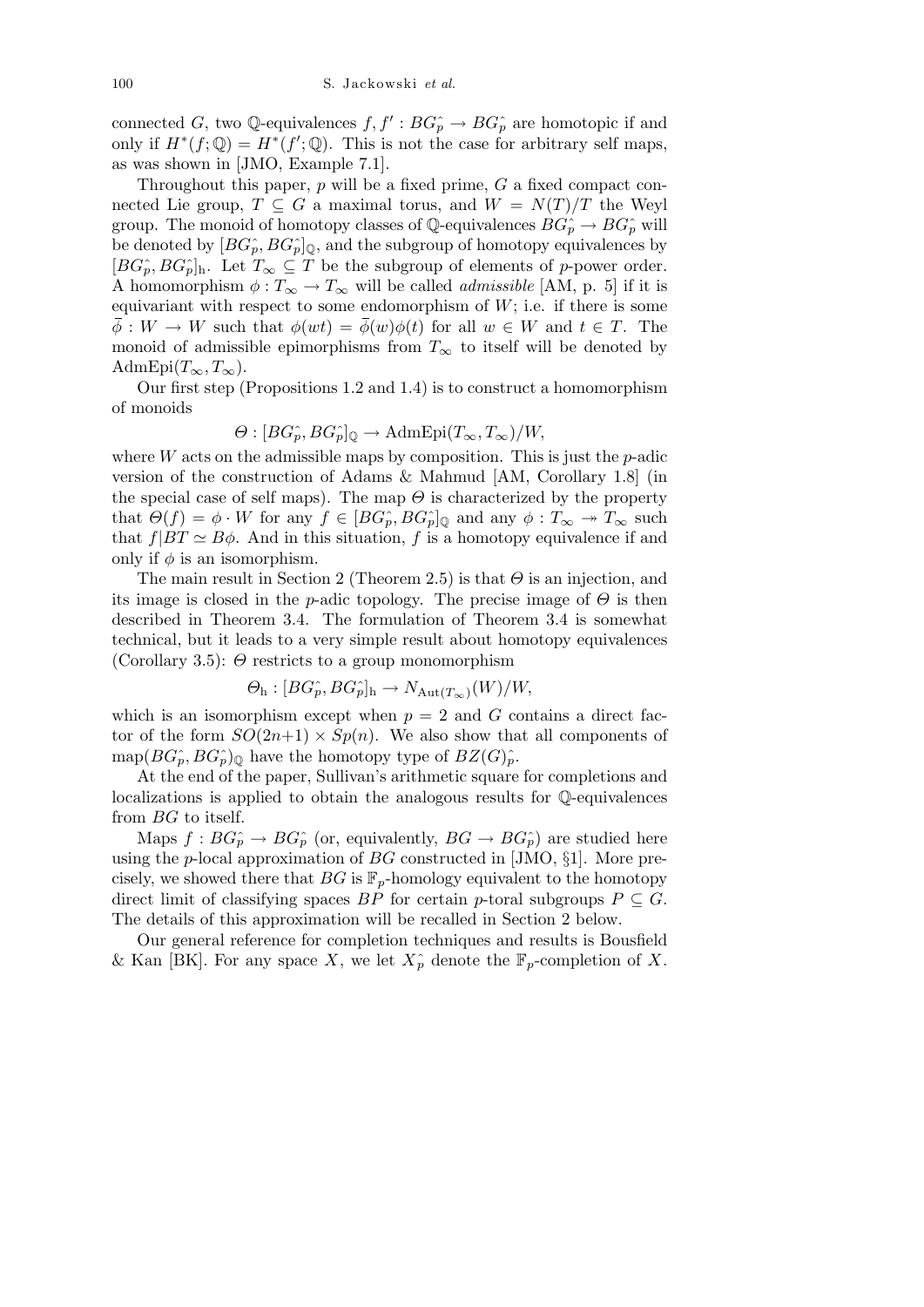Then map $(Y, X_p^{\wedge}) \simeq \text{map}(Y', X_p^{\wedge})$  for any  $\mathbb{F}_p$ -homology equivalence  $Y \to Y'$ [BK, II.2.8]. Also, if X has finite type and  $\pi_1(X)$  is a finite p-group, then  $\pi_1(X_p^{\wedge}) \cong \pi_1(X)$ , and  $\pi_i(X_p^{\wedge}) \cong \pi_i(X_p^{\wedge}) \cong \pi_i(X) \otimes \hat{\mathbb{Z}}_p$  for each  $i \geq 2$ . This last statement follows from [BK, VI.5.2] when X is 1-connected; and holds in the general case since the sequence  $(\widetilde{X})_p^{\wedge} \to X_p^{\wedge} \to K(\pi_1 X, 1)$  is a homotopy fibration (see [BK, II.5.2(iv)]). Here,  $\tilde{X}$  denotes the universal cover of X.

For any pair X, Y of spaces, and any map  $f: X \to Y$ , map $(X, Y)_f$  will denote the space of maps  $X \to Y$  which are homotopic to f.

Partial results similar to those given here have also been obtained by Dietrich Notbohm [No2] and Jesper Møller [Mø].

We would like to thank Bill Dwyer for suggesting the formulation of some of the results in Section 3.

1. We first recall the description by Dwyer–Zabrodsky [DZ] and Notbohm [No1] of the mapping spaces map( $BP, BG$ ), when P is p-toral and G is an arbitrary compact Lie group.

For any pair  $G$  and  $G'$  of compact Lie groups, define

$$
Rep(G, G') := Hom(G, G') / Inn(G'),
$$

the set of  $G'$ -conjugacy classes of homomorphisms from  $G$  to  $G'$ . For any  $\varrho: G \to G', C_{G'}(\varrho)$  will denote the centralizer in  $G'$  of  $\text{Im}(\varrho)$ .

THEOREM 1.1. Fix a p-toral group  $P$  and a compact connected Lie group G. Let  $T \subseteq P$  denote the identity component of P, and let  $T_{\infty} \subseteq T$ be the set of elements of p-power order. Then there exists a dense subgroup  $P_{\infty} \subseteq P$  such that  $P_{\infty} \cap T = T_{\infty}$ ; and any two such subgroups are conjugate by some element of T. Furthermore, if we regard  $P_{\infty}$  as a discrete group:

(i) The maps

$$
\text{Rep}(P_{\infty}, G) \xrightarrow{\quad B \quad} [BP_{\infty}, BG_p] \xleftarrow{\text{res}} [BP, BG_p]
$$

are bijections.

(ii) For any  $\rho: P_{\infty} \to G$ , the pairing  $BC_G(\rho) \times BP_{\infty} \to BG$  induces a homotopy equivalence

$$
\hat{e}_{\varrho}: BC_G(\varrho)_{\widetilde{p}} \stackrel{\simeq}{\longrightarrow} \text{map}(BP_{\infty}, BG_{p}^{\wedge})_{B_{\varrho}} \quad (\simeq \text{map}(BP, BG_{p}^{\wedge})_{B_{\varrho}}).
$$

P r o o f. This theorem is implicit in the work of Notbohm [No1]. In fact, it is much more elementary than his results, which involve the analogous description of maps from BP to BG (without completion).

A choice of  $P_{\infty}$  is equivalent to a choice of splitting map for the extension  $1 \to T/T_{\infty} \to P/T_{\infty} \to P/T \to 1$ . Hence the existence of  $P_{\infty}$  will follow if  $H^2(P/T;T/T_\infty) = 0$ , and its uniqueness will follow if  $H^1(P/T;T/T_\infty) = 0$ .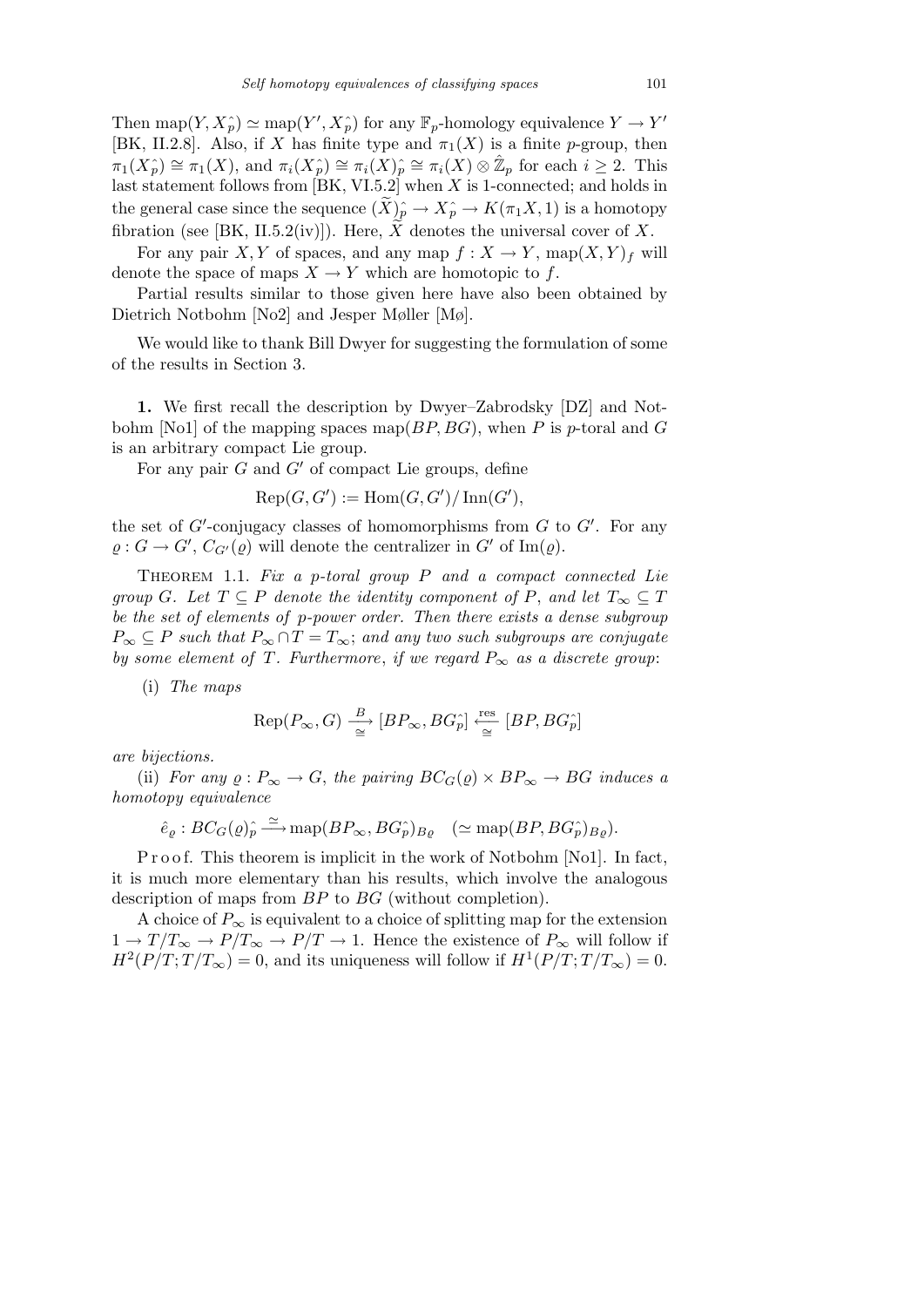And these cohomology groups vanish because  $P/T$  is a finite p-group and  $T/T_{\infty}$  is uniquely *p*-divisible.

By construction,  $P_{\infty}$  is the union of an increasing sequence  $P_1 \subseteq P_2 \subseteq$  $P_3 \subseteq \ldots$  of finite p-groups, and hence  $BP_\infty \simeq \underline{\text{hocolim}}_n(BP_n)$ . For each  $n \geq 1$ ,  $[BP_n, BG_p^{\frown}] \cong \text{Rep}(P_n, G)$ , and

(1) 
$$
\text{map}(BP_n, BG_p^{\hat{}})_{B\varrho} \simeq BC_G(\varrho)_p^{\hat{}}
$$

for each  $\varrho: P_n \to G$ , by a theorem of Dwyer and Zabrodsky [DZ]. In particular, each component of map $(BP_n, BG^{\wedge}_p)$  has finite fundamental group, so the appropriate  $\varprojlim^{1} \pi_1(-)$  all vanish, and

$$
[BP_{\infty}, BG_P^{\wedge}] \cong \varprojlim [BP_n, BG_P^{\wedge}] \cong \varprojlim \text{Rep}(P_n, G) \cong \text{Rep}(P_{\infty}, G).
$$

Also, map( $BP_{\infty}, BG_{n}^{\hat{ }}$ ) is the homotopy inverse limit of the spaces map( $BP_{n}$ ,  $BG_{p}^{\hat{}}$ ; and so by (1),

$$
\text{map}(BP_{\infty}, BG_{p}^{\wedge})_{B\varrho} \simeq (\text{map}(BP_{\infty}, BG)_{B\varrho})_{p}^{\wedge} \simeq BC_G(\varrho)_{p}^{\wedge}
$$

for any  $\varrho : P_{\infty} \to G$ . And map $(BP_{\infty}, BG_{p}^{\wedge}) \simeq$  map $(BP, BG_{p}^{\wedge})$ , since the inclusion  $BP_{\infty} \hookrightarrow BP$  is a  $\mathbb{F}_p$ -homology equivalence (cf. Feshbach [Fe, Proposition 2.3]).  $\blacksquare$ 

By Theorem 1.1, for any  $p$ -toral  $P$  and any compact Lie group  $G$ , any two choices  $P_{\infty}, P_{\infty}' \subseteq P$  are conjugate by some element  $t \in T$  (the identity component of P). Also, if  $tP_{\infty}t^{-1} = P_{\infty}$ , then t has p-power order in  $T/(Z(P) \cap T)$ ; and so conjugation by t is an inner automorphism of  $P_{\infty}$ . It follows that there is a unique natural way to identify the sets  $\text{Rep}(P_\infty, G)$ and  $\text{Rep}(P'_{\infty}, G)$  (independently of the choice of t); or in other words that we can regard Rep( $P_{\infty}$ , G) as depending only on P and not on  $P_{\infty}$ .

An element of Rep( $P_{\infty}, G$ )—i. e., a homomorphism from  $P_{\infty}$  to G defined up to conjugacy in  $G$ —will be called a *quasirepresentation* from  $P$  to G. We let  $\text{QRep}(P, G)$  denote the set of all quasirepresentations  $\varphi: P_{\infty} \to G$ (note that the prime  $p$  is implicit in this definition). For example, if  $T$  is an n-dimensional torus, then  $\mathrm{QRep}(T,T) \cong M_n(\hat{\mathbb{Z}}_p)$ .

In these terms, Theorem 1.1(i) says that  $[BP, BG<sub>p</sub>] \cong \text{QRep}(P, G)$  for any p-toral  $P$  and any compact Lie group  $G$ . This is implicit in [No1], where Notbohm also proves the (much harder) corresponding global result that  $[BP, BG] \cong \text{Rep}(P, G)$ .

The next proposition (except for part (iii)) is analogous to a theorem of Adams & Mahmud [AM, Corollary 1.11], but stated here for self maps of the p-completion of BG. The main point is that any self map of  $BG<sub>p</sub>$  lifts to some essentially unique self map of  $BT\hat{p}$ . This applies, in fact, to arbitrary maps between classifying spaces of distinct compact connected Lie groups (see [AM, Theorem 1.1]), but the following (simpler) case suffices for our purposes here.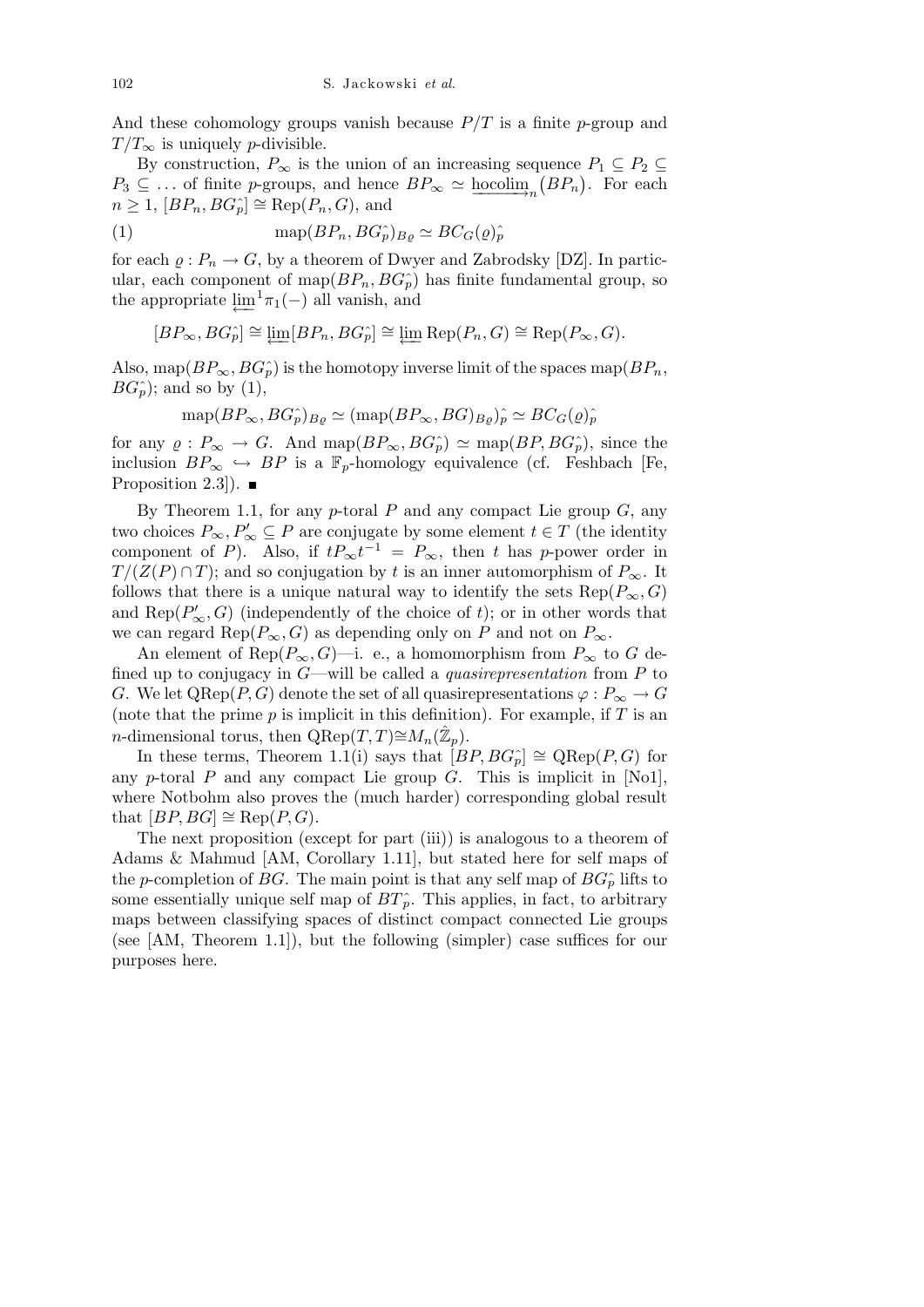PROPOSITION 1.2. Fix a compact connected Lie group G, let  $T \subseteq G$  be a maximal torus, and let  $W = N(T)/T$  be the Weyl group. Then for any Q-equivalence  $f : BG<sub>p</sub> \to BG<sub>p</sub>$ , there exists an epimorphism  $\phi : T_{\infty} \to$  $T_{\infty}$ , inducing a Q-equivalence  $f_T = B\phi : BT_p^{\sim} \rightarrow BT_p^{\sim}$ , and such that the following square commutes up to homotopy:

(1) 
$$
BT_{p}^{\hat{}} \xrightarrow{ \simeq} BT_{p}^{\hat{}} \n\downarrow \text{incl} \xrightarrow{ \text{frr} } BT_{p}^{\hat{}} \n\downarrow \text{incl} \nBG_{p}^{\hat{}} \xrightarrow{ \simeq} BG_{p}^{\hat{}} \n\downarrow
$$

Furthermore, the following hold.

(i) For any other  $f'_T = B\phi' : BT_p \to BT_p^{\hat{}}$  for which (1) commutes up to homotopy, there exists  $w \in W$  such that  $\phi' = \text{conj}(w) \circ \phi$ .

(ii)  $\phi$  is admissible: there is an automorphism  $\beta \in \text{Aut}(W)$  which permutes the reflections in W and such that  $\phi \circ \text{conj}(w) \simeq \text{conj}(\beta(w)) \circ \phi$  for all  $w \in W$ .

(iii)  $f<sub>T</sub>$  is a homotopy equivalence if and only if f is.

P r o o f. Let  $T_\infty$  be the subgroup in T of elements of p-power order. By Theorem 1.1 above, there is a homomorphism  $\phi : T_{\infty} \to G$  such that  $f|BT \simeq B\phi : BT_{p}^{\sim} \rightarrow BG_{p}^{\sim}$ . After composing  $\phi$  with an inner automorphism of G, if necessary, we may assume that  $\text{Im}(\phi) \subseteq T$ . So from now on, we regard  $\phi$  as a homomorphism  $T_{\infty} \to T_{\infty}$ . Set

$$
f_T = B\phi : BT_p^{\hat{}} \simeq (BT_\infty)_p^{\hat{}} \to BT_p^{\hat{}};
$$

then square (1) commutes up to homotopy.

Let  $\iota : T \to G$  be the inclusion. For any  $w \in N(T)$ , the commutative diagram

$$
BT_{p}^{\wedge} \xrightarrow{w_{*}} BT_{p}^{\wedge} \xrightarrow{Bf_{p}} BT_{p}^{\wedge}
$$
  
\n
$$
\downarrow B\iota \qquad \qquad \downarrow B\iota \qquad \qquad \downarrow B\iota
$$
  
\n
$$
BG_{p}^{\wedge} \xrightarrow{w_{*}} BG_{p}^{\wedge} \xrightarrow{f} BG_{p}^{\wedge}
$$

shows that  $B(\iota \circ \phi \circ \text{conj}(w)) \simeq B(\iota \circ \phi)$ . By Theorem 1.1 again, this means that

(2)  $\phi \circ \text{conj}(w) = \text{conj}(\beta(w)) \circ \phi$  for some  $\beta(w) \in N(\text{Im}(\phi)).$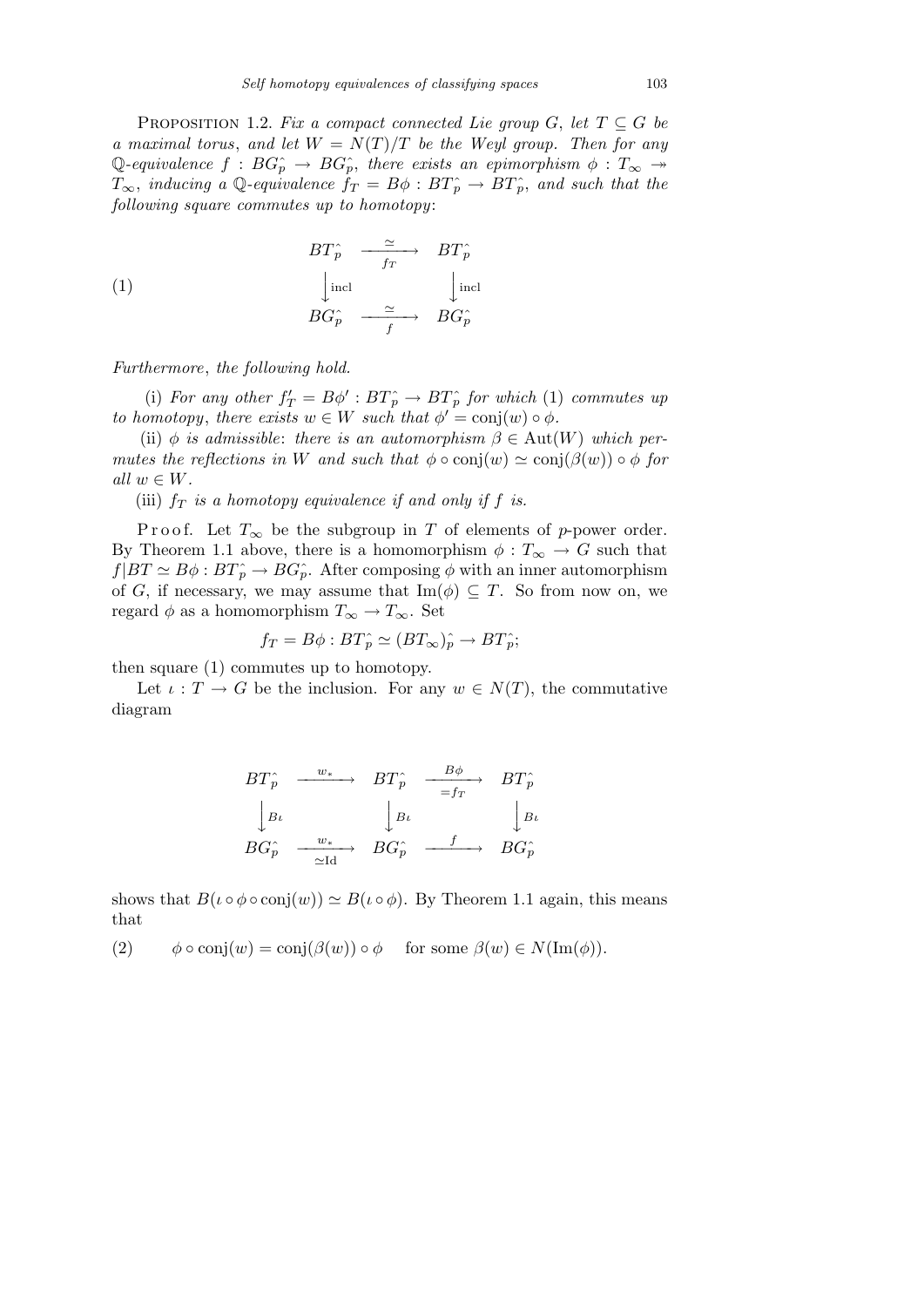Set  $n = \dim(T)$ . Consider the group  $H_2(BT_p^{\hat{}};\mathbb{Q}) \cong (\hat{\mathbb{Q}}_p)^n$ , regarded as a  $\hat{\mathbb{Q}}_p[W]$ -representation. By (2),  $\text{Ker}(H_2(f_T;\mathbb{Q}))$  is W-invariant. Also, if  $G_i$  is a simple factor in G with maximal torus  $T_i = T \cap G_i$ , then  $H_2(BT_i \hat{i}, \mathbb{Q})$  is Wirreducible (cf. [Bb1, p. 82, Proposition 5(v)]). Thus, if  $H_2(f_T; \mathbb{Q})$  is not an isomorphism, then either it vanishes on some such summand  $H_2(BT_i\hat{i}_p;\mathbb{Q}),$ or it fails to be injective on  $H_2(BT_p;\mathbb{Q})^W = H_2(BZ(G)_p;\mathbb{Q})$ . And in either case, this contradicts the assumption that  $f$  is a  $\mathbb Q$ -equivalence.

This shows that  $H_2(f_T; \mathbb{Q})$  is an isomorphism. In particular, since  $T_\infty \cong$  $(\mathbb{Z}[1/p]/\mathbb{Z})^n$ ,  $\phi$  sends  $T_{\infty}$  onto itself with finite kernel, and hence  $f_T = B\phi$ is a Q-equivalence. Also, since  $\phi : T_\infty \to T_\infty$  is onto, and since W acts effectively on  $T_{\infty}$ , the element  $\beta(w) \in W$  which satisfies (2) is unique (for any  $w \in W$ ; and  $\beta : W \to W$  is an automorphism. Then  $\phi$  is  $\beta$ -equivariant by construction, and this finishes the proof of (ii).

Assume now that  $f'_T : BG^{\frown}_p \to BG^{\frown}_p$  is such that  $B\iota \circ f_T \simeq B\iota \circ f'_T$ . Write  $f'_T = B\phi'$ , where  $\phi'(T_\infty) = T_\infty$ . Then by Theorem 1.1,  $\phi$  and  $\phi'$  are conjugate via some element  $g \in G$ . In particular,  $gT_{\infty}g^{-1} = T_{\infty}$ , and so  $g \in N(T)$ . In other words, if we set  $w = gT \in W$ , then  $\phi = \text{conj}(w) \circ \phi'$ , and hence  $f_T \simeq f'_T \circ w_*$ . This proves point (i).

It remains to prove point (iii): that  $f_T$  is a homotopy equivalence if and only if f is. If f is a homotopy equivalence, then let  $\bar{f}_T$  be a lifting of  $f^{-1}$ to  $BT\hat{p}$ . The composites  $f_T \circ \bar{f}_T$  and  $\bar{f}_T \circ f_T$  are homotopy equivalences by (i) (the uniqueness of the lifting), and so  $f<sub>T</sub>$  is also a homotopy equivalence.

Now assume that  $f_T$  is a homotopy equivalence. Each term in the fibration  $G/T \stackrel{i}{\rightarrow} BT \rightarrow BG$  is simply connected, so the completed sequence  $G/T_p \rightarrow BT_p \rightarrow BG_p$  is again a fibration [BK, VI.6.5]. Since square (1) commutes up to homotopy,  $f_T$  restricts to a map  $f_{G/T}: G/T_p^{\sim} \to G/T_p^{\sim}$ . Also,  $i_* : H_*(G/T; \mathbb{Q}) \to H_*(BT; \mathbb{Q})$  is injective by [Br, Theorem 20.3(b)], and  $H_*(G/T;\mathbb{Z})$  is torsion free by [Bt]. So for each n,  $H_n(f_T;\mathbb{Z})$  is an automorphism of the lattice  $H_n(BT;\mathbb{Z})$  which sends the sublattice  $H_n(G/T;\mathbb{Z})$ into itself, and hence it restricts to an automorphism of  $H_n(G/T;\mathbb{Z})$ . Thus,  $H_*(f_{G/T};\mathbb{Z})$  is an automorphism, and  $f_{G/T}$  is a homotopy equivalence. Since  $f_T$  is a homotopy equivalence by assumption, f must also be a homotopy equivalence.  $\blacksquare$ 

Proposition 1.2 says that there is a well defined map from the monoid of Q-equivalences  $BG_p^{\hat{}} \rightarrow BG_p^{\hat{}}$  to the monoid of admissible epimorphisms  $T_{\infty} \rightarrow T_{\infty}$  modulo the action of the Weyl group. This will be stated more precisely in Proposition 1.4 below, and the map will be shown to be injective in Section 2.

In [JMO, Theorem 3.4], we saw that when G is simple and  $p \mid |W|$ , then any Q-equivalence  $BG_p^{\hat{}} \to BG_p^{\hat{}}$  is a homotopy equivalence. This was in turn a generalization of Ishiguro's theorem [Is], that unstable Adams operations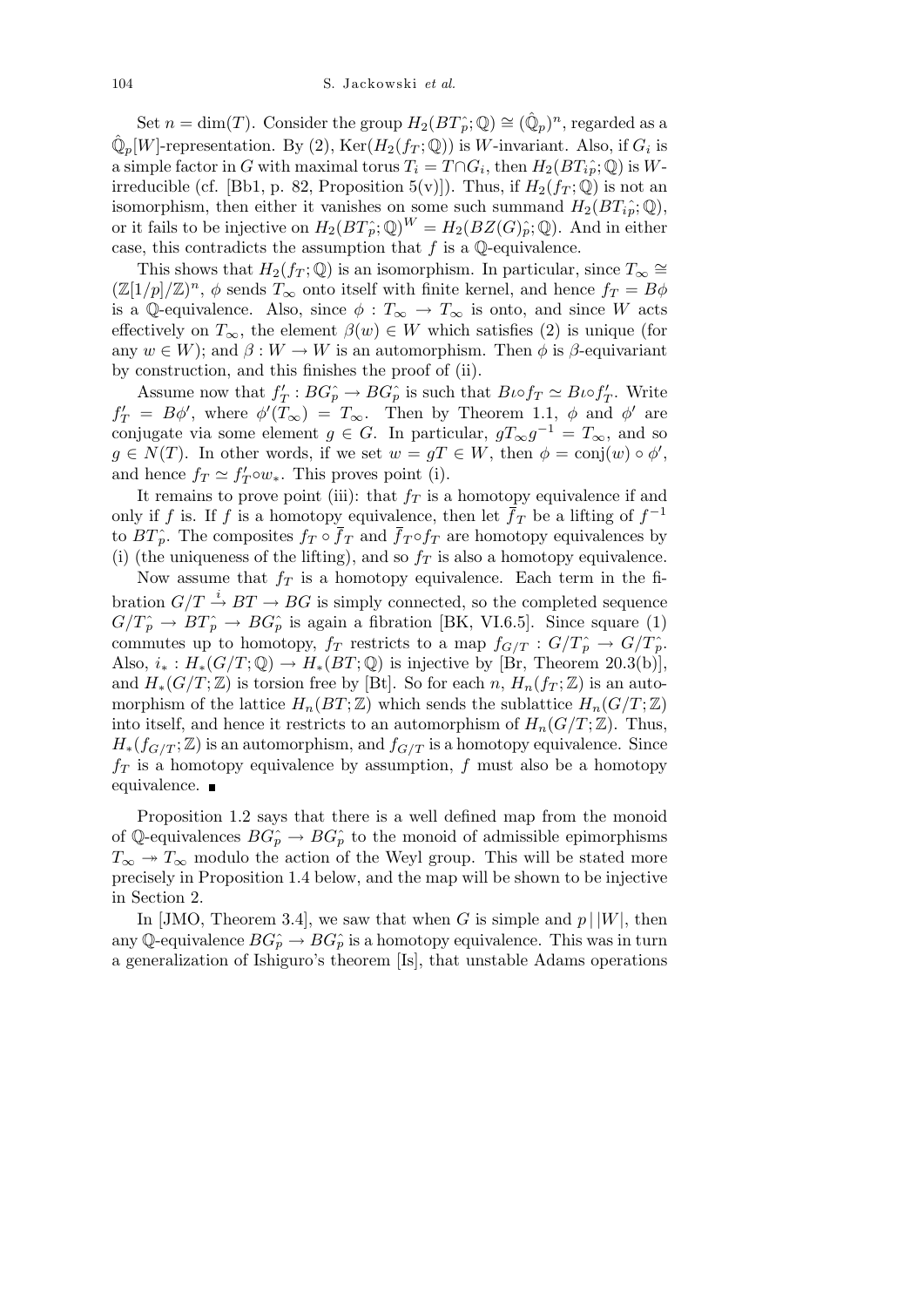on  $BG$  are defined only for degrees prime to  $|W|$ . The next proposition describes what happens for general connected G.

PROPOSITION 1.3. Let G be a compact connected semisimple Lie group such that p divides the order of the Weyl group of each simple component of G. Then any Q-equivalence  $f : BG<sub>p</sub> \to BG<sub>p</sub>$  is a homotopy equivalence.

P r o o f. Fix a Q-equivalence  $f : BG_p \to BG_p$ . Let  $f_T = B\phi : BT_p \to$  $BT\hat{p}$  be the map of Proposition 1.2, where  $\phi : T_\infty \to T_\infty$  is  $\beta$ -equivariant for some  $\beta \in \text{Aut}(W)$ . Since W is finite, there is some  $r > 0$  such that  $\phi^r$  is W-equivariant. Upon replacing f by  $f^r$ , we can assume that  $\phi$  itself is Wequivariant. We will show that  $\phi$  is an isomorphism: then  $f_T$  is a homotopy equivalence, and  $f$  is a homotopy equivalence by Proposition 1.2(iii).

Set  $n = \text{rk}(G) = \dim(T)$ . Then  $H_2(B\phi; \mathbb{Q}) = H_2(f_T; \mathbb{Q})$  is a Wequivariant automorphism of  $H_2(BT_p^{\hat{}};\mathbb{Q}) \cong (\hat{\mathbb{Q}}_p)^n$ , and sends  $H_2(BT_p^{\hat{}};\mathbb{Z})$  $\cong (\hat{\mathbb{Z}}_p)^n$  to itself. As a W-representation,  $H_2(BT_p^{\hat{}};\mathbb{Q}) \cong \hat{\mathbb{Q}}_p \otimes_{\mathbb{Q}} H_2(BT;\mathbb{Q})$ splits as a sum of distinct irreducible summands, one for each simple factor in G (cf. [Bb1, p. 82, Proposition 5(v)]). Hence, for each simple factor  $G_i \triangleleft G$ with maximal torus  $T_i = T \cap G_i$ ,  $H_2(B\phi; \mathbb{Q})$  restricted to  $H_2(BT_i\hat{p}; \mathbb{Q})$  is multiplication by some constant  $k_i \in \hat{\mathbb{Z}}_p$ .

We must show that  $p \nmid k_i$  for all i. Assume otherwise: fix a simple factor  $G_i \lhd G$  such that  $p | k_i$ , set  $T_i = T \cap G_i$ , and let  $W_i = N(T_i)/T_i$  be the Weyl group of  $G_i$ . Choose any  $w \in N_{G_i}(T_i) \setminus T_i$  of p-power order  $(p \mid |N(T_i)/T_i|)$ by assumption), and let  $t \in T_i$  be any element conjugate in  $G_i$  to w. Set  $P = \langle T_i, w \rangle$ , a p-toral subgroup. By Theorem 1.1,  $f|BP_{\infty} \simeq B\phi$  for some  $\overline{\phi}: P_{\infty} = \langle T_{i\infty}, w \rangle \to G$ . Then  $\overline{\phi}(P_{\infty}) = P_{\infty}$ , since the restriction of  $\phi$ sends  $T_{i\infty}$  onto itself and is W<sub>i</sub>-equivariant (and W<sub>i</sub> acts effectively). Also, since w and t are conjugate in  $G, \bar{\phi}^i(w)$  and  $\bar{\phi}^i(t)$  are conjugate in G for all *i* (by Theorem 1.1 again). Since  $\phi(t) = t^{k_i}$  and  $p | k_i$ , we have  $\phi^m(t) = 1$  for some m, and hence  $\phi^m(w) = 1$ . On the other hand,  $\phi : T_{i\infty} \to T_{i\infty}$  is  $W_i$ equivariant and onto, and  $W_i$  acts effectively on  $T_{i\infty}$ ; so  $\overline{\phi}(wT_{i\infty}) = wT_{i\infty}$ . And this implies that  $\bar{\phi}^i(w) \neq 1$  for all *i*; which is a contradiction.

So far, we have associated, with each Q-equivalence  $f \in [BG_p^{\sim}, BG_p^{\sim}]_0$ , an admissible map  $\phi : T_\infty \to T_\infty$ . When formulating later results, it will be convenient to work with the integral lattice in  $T$  instead of with  $T$  itself.

Write  $T = L(T)/\Lambda$ , where  $L(T) \cong \mathbb{R}^n$  is the Lie algebra (or universal covering group) for  $T$ , and where

$$
\Lambda = \text{Ker}[\exp : L(T) \twoheadrightarrow T]
$$

is the integral lattice. Set  $\Lambda_p^{\hat{}} = \mathbb{Z}_p \otimes \Lambda = \varprojlim (\Lambda/p^n \Lambda).$ 

Consider the standard isomorphism  $\text{Hom}(T, T) \cong \text{Hom}(A, A)$ , which sends  $\phi: T \to T$  to  $L(\phi)/\Lambda$ . We want to define the corresponding iso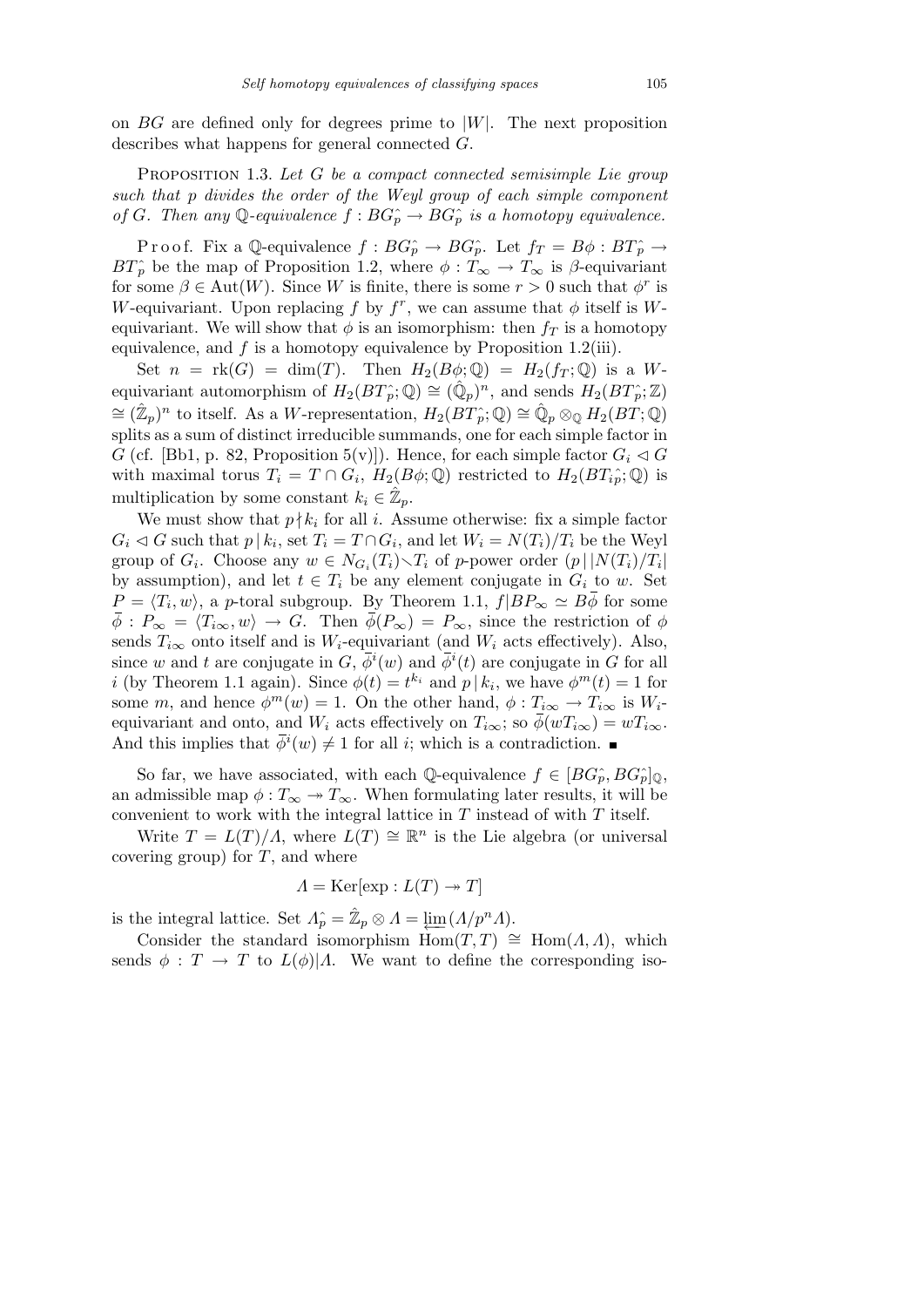106 S. Jackowski et al.

morphism in the  $p$ -adic situation. One way to do this is to set

$$
L(T_{\infty}) = \underleftarrow{\lim} (\cdots \to T_{\infty} \xrightarrow{p} T_{\infty} \xrightarrow{p} T_{\infty}) \cong (\hat{\mathbb{Q}}_p)^n
$$

(where  $n = \dim(T)$ ); so that  $\Lambda_p^{\hat{}} = \text{Ker}[L(T_{\infty}) \to T_{\infty}]$ . Any  $\phi \in \text{End}(T_{\infty})$ lifts to the map  $L(\phi) = \varprojlim (\phi) \in \text{End}(L(T_{\infty}))$ . The isomorphism

$$
\operatorname{Hom}(T_{\infty}, T_{\infty}) \xrightarrow{\cong} \operatorname{Hom}(A_{p}^{\wedge}, A_{p}^{\wedge}) \cong M_{n}(\hat{\mathbb{Z}}_{p})
$$

is now defined by sending  $\phi \in \text{End}(T_{\infty})$  to  $L(\phi)|A_p^{\hat{}}$ . Equivalently, this identification can be obtained by identifying  $H_2(BT_p; \mathbb{Z})$  with  $\Lambda_p^{\hat{}}$ .

Under this identification, the monoid of epimorphisms from  $T_{\infty}$  to itself is identified with  $Aut(L(T_{\infty})) \cap End(\Lambda_p)$ . An admissible epimorphism is by definition one which is equivariant with respect to some endomorphism of the Weyl group W; and if we regard W as a subgroup of  $Aut(T_{\infty})$  this allows us to identify:

$$
\mathrm{AdmEpi}(T_{\infty}, T_{\infty}) \cong N_{\mathrm{Aut}(L(T_{\infty}))}(W) \cap \mathrm{End}(\Lambda_p^{\hat{}}).
$$

Also, if we let  $AdmIso(T_{\infty}, T_{\infty})$  denote the group of admissible *isomor*phisms, then

$$
\mathrm{AdmIso}(T_{\infty}, T_{\infty}) \cong N_{\mathrm{Aut}(T_{\infty})}(W).
$$

As before,  $[BG_p^{\hat{}} , BG_p^{\hat{}}]$ <sub>Q</sub> denotes the monoid of homotopy classes of Q-equivalences of  $BG_p^{\hat{}}$  to itself, and  $[BG_p^{\hat{}}$ ,  $BG_p^{\hat{}}]_h$  denotes the subgroup of homotopy equivalences. The following reformulation of Propositions 1.2 and 1.3 was suggested to us by Bill Dwyer (see also [DW, Proposition 5.5]).

PROPOSITION 1.4. There is a well defined homomorphism of monoids

$$
\Theta : [BG_p^{\hat{}} , BG_p^{\hat{}}]_{\mathbb{Q}} \to
$$
  
AdmEpi $(T_{\infty}, T_{\infty})/W \cong [N_{\text{Aut}(L(T_{\infty}))}(W) \cap \text{End}(A_p^{\hat{}})]/W,$ 

where  $\Theta(f) = H_2(f_T; \mathbb{Q}) = L(\phi)$  for any Q-equivalence  $f : BG_p^* \to BG_p^*$ and any lifting of f to  $f_T = B\phi : BT_p \to BT_p$ . Furthermore,  $\Theta$  restricts to a group homomorphism

$$
\Theta_{\rm h}: [BG_p^{\widehat{\ }} , BG_p^{\widehat{\ }}]_{\rm h} \to {\rm AdmIso}(T_\infty, T_\infty)/W \cong N_{{\rm Aut}(T_\infty)}(W)/W\\ \cong N_{{\rm Aut}(A_p^{\widehat{\ }})}(W)/W;
$$

and

$$
[BG_P^{\hat{}} , BG_P^{\hat{}}]_h = \Theta^{-1}(N_{\text{Aut}(T_{\infty})}(W)/W) \cong \Theta^{-1}(N_{\text{Aut}(A_P^{\hat{}})}(W)/W).
$$

P r o o f. By definition, an epimorphism  $\phi : T_\infty \to T_\infty$  is admissible if and only if  $H_2(B\phi;\mathbb{Q})=L(\phi)\in \text{Aut}(L(T_\infty))$  lies in the normalizer of W. Hence  $\Theta$  and  $\Theta_h$  are well defined by Proposition 1.2. And by Proposition 1.2(iii), a Q-equivalence  $f : BG<sub>p</sub> \to BG<sub>p</sub>$  is a homotopy equivalence if and only if  $\Theta(f)$  is an automorphism of  $\Lambda_p^{\hat{}}$ .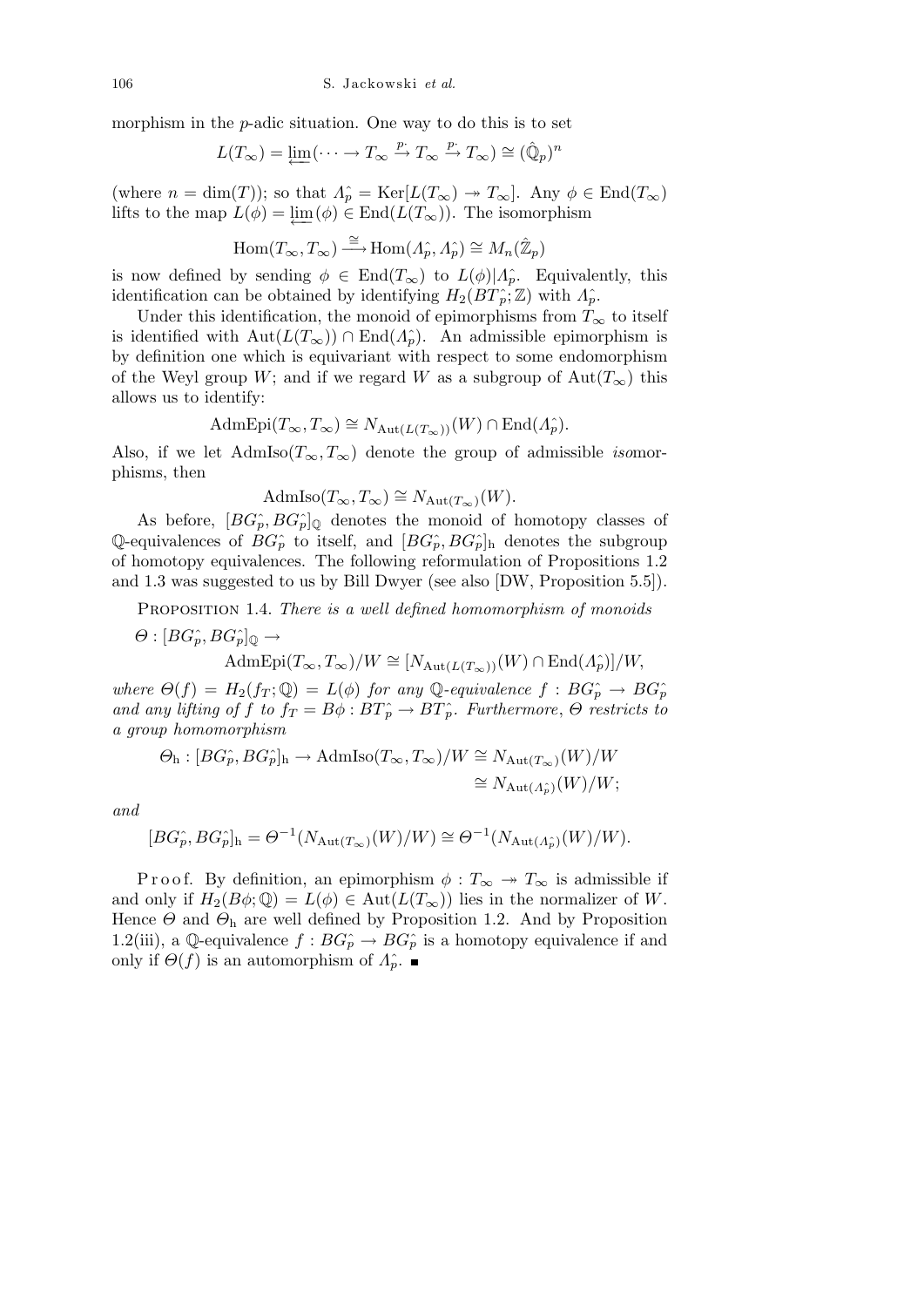**2.** Throughout this section, we concentrate on showing that  $\Theta$  and  $\Theta_h$ are injective. This requires the machinery developed in [JMO].

Recall that a compact Lie group  $P$  is called  $p$ -toral if the identity component  $P_0$  is a torus, and if  $P/P_0$  is a finite p-group. If  $W_p = N_p(T)/T$  is a Sylow p-subgroup of W, then  $N_p(T)$  is a maximal p-toral subgroup of G in the strong sense that any p-toral subgroup is conjugate to a subgroup of  $N_p(T)$  (cf. [JMO, Lemma A.1]). We now fix (for the rest of this section) such a maximal p-toral subgroup  $N_p(T)$ .

Proving the injectivity of the map  $\Theta$  above means showing that two  $\mathbb{Q}$ equivalences  $BG_p^{\hat{}} \rightarrow BG_p^{\hat{}}$  are homotopic if they agree on BT. This will be done using an approximation of  $BG$  by a limit of classifying spaces of  $p$ -toral subgroups. So we must first show that maps  $f, f': BG<sub>p</sub><sup>\frown</sup> \to BG<sub>p</sub><sup>\frown</sup>$  which are homotopic on BT are homotopic on  $BN_p(T)$ ; and hence (by maximality) on BP for all p-toral  $P \subseteq G$ . This was shown in [JMO] in the special case where  $f, f'$  are homotopy equivalences; and the next proposition extends this to the case of Q-equivalences.

PROPOSITION 2.1. Let G be any compact connected Lie group. Assume that  $f, f': BG<sub>p</sub> \to BG<sub>p</sub>$  are Q-equivalences, and that  $f|BT \simeq f'|BT$ . Then for any p-toral subgroup  $P \subseteq G$ ,  $f|BP \simeq f'|BP$ .

P r o o f. Since  $N_p(T)$  is a maximal p-toral subgroup, it suffices to show that  $f|BN_p(T) \simeq f'|BN_p(T)$ .

By Theorem 1.1, there are quasihomomorphisms  $\varrho, \varrho' : N_p(T) \to G$  such that  $f|BN_p(T) \simeq B\varrho$  and  $f'|BN_p(T) \simeq B\varrho'$ . Since  $f|BT \simeq f'|BT$ , we may assume that  $\varrho|T = \varrho'|T$ .

Let  $G' \triangleleft G$  be the product of those simple factors for which p divides the order of the Weyl group. Then it suffices to show that  $\varrho$  and  $\varrho'$  are conjugate after restriction to  $N_p(T) \cap G'$ . In other words, we are reduced to the case where  $G = G'$ . But then f and f' are homotopy equivalences by Proposition 1.3, and so  $f|BN_p(T) \simeq f'|BN_p(T)$  by [JMO, Proposition 3.5].

We now recall some definitions from [JMO]. A p-toral subgroup  $P \subseteq G$ is called *p-stubborn* if  $N(P)/P$  is finite and contains no nontrivial normal p-subgroups. For example, if  $G = SO(3)$  and  $p = 2$ , then the subgroup  $P \cong$  $\mathbb{Z}/2\times\mathbb{Z}/2$  is p-stubborn since the only normal 2-subgroup of  $N(P)/P \cong \Sigma_3$ (the symmetric group of order 6) is the trivial group. Note that a maximal p-toral subgroup is always p-stubborn.

We let  $\mathcal{R}_p(G)$  denote the category whose objects are orbits  $G/P$  for p-stubborn  $P \subseteq G$ , and where  $\text{Mor}(G/P, G/P')$  is the set of all G-maps between the orbits. By [JMO, Proposition 1.5],  $\mathcal{R}_p(G)$  is a finite category, in the sense that it contains finitely many isomorphism classes of objects, and has finite morphism sets.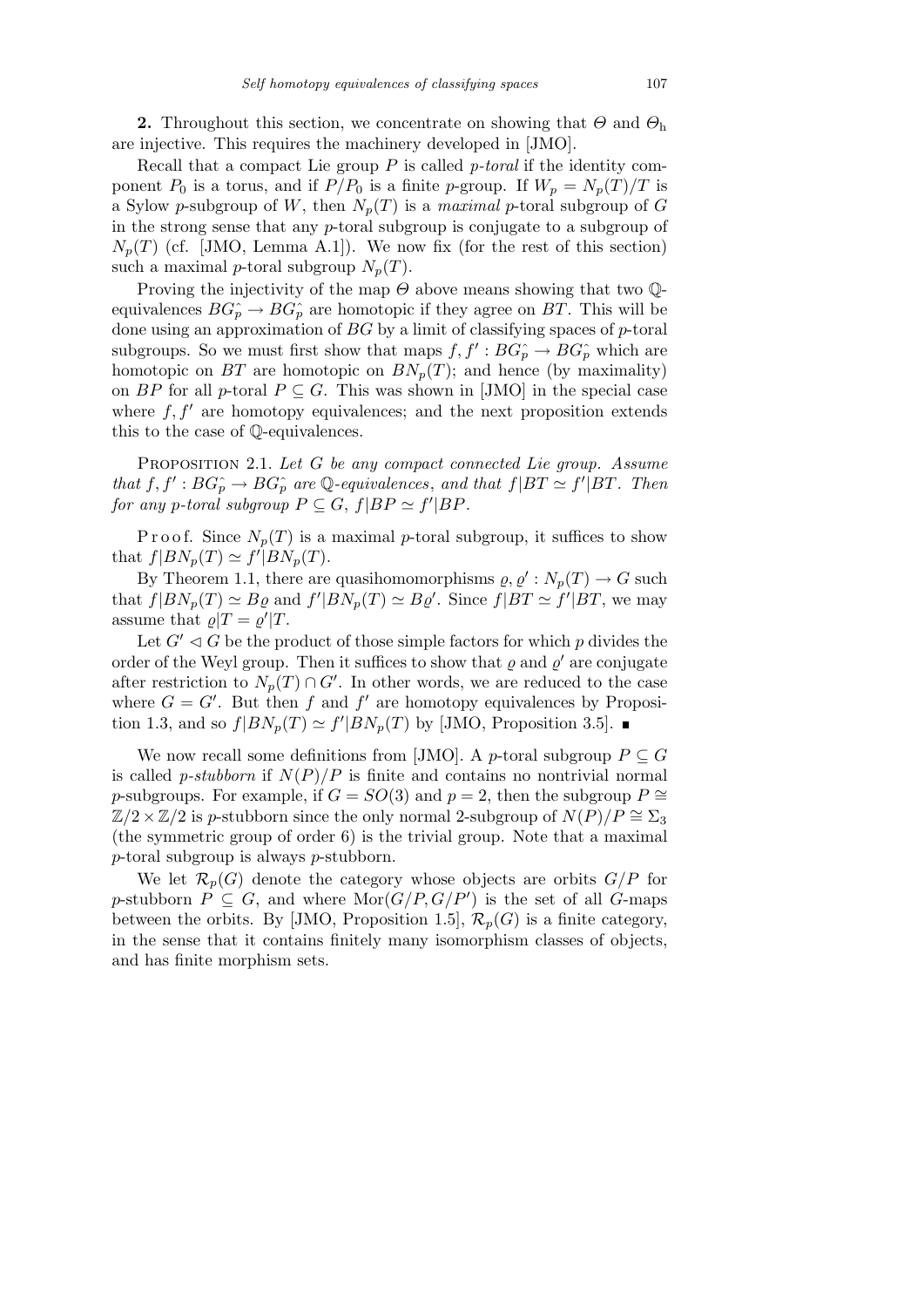One of the main results in [JMO] is that the map

$$
\underset{G/P \in \mathcal{R}_p(G)}{\underline{\text{hocolim}}} (EG/P) \cong EG \times_G \left( \underset{G/P \in \mathcal{R}_p(G)}{\underline{\text{hocolim}}} (G/P) \right) \to BG
$$

(induced by projection) is an  $\mathbb{F}_p$ -homology equivalence. In particular,

$$
[BG_p^{\widehat{}} , BG_p^{\widehat{}}] \cong [BG, BG_p^{\widehat{}}] \cong [\underbrace{\text{hocolim}}_{G/P \in \mathcal{R}_p(G)} (EG/P) , BG_p^{\widehat{}}].
$$

This makes it natural to study the restriction map

$$
R: [BG_p^{\hat{P}}, BG_p^{\hat{P}}] \to \varprojlim_{G/P \in \mathcal{R}_p(G)} [EG/P, BG_p^{\hat{P}}] \cong \varprojlim_{G/P \in \mathcal{R}_p(G)} [BP, BG_p^{\hat{P}}]
$$

$$
\cong \varprojlim_{G/P \in \mathcal{R}_p(G)} \text{QRep}(P, G)
$$

(where the last step follows from Theorem 1.1).

An  $\mathcal{R}_p$ -invariant quasirepresentation of G is defined here to be a homomorphism  $\rho: N_p(T)_{\infty} \to G'$  into some compact connected Lie group  $G'$ which extends (via restriction and conjugation) to an element in the inverse limit  $\varprojlim$  QRep(P,G'). Thus, for any  $f : BG \to BG'_{p}$ ,  $f|BN_{p}(T) \simeq B_{Q}$  for some unique  $\mathcal{R}_p$ -invariant quasirepresentation  $\rho$ .

For any  $\mathcal{R}_p$ -invariant quasirepresentation  $\varrho: N_p(T)_{\infty} \to G'$  of G,

$$
\text{map}(BG, BG'_{p})_{[q]}
$$

will denote the space of "maps of type  $\varrho$ "; i.e., the space of maps  $f : BG$  $\rightarrow BG'_{p}$  such that  $f|BN_{p}(T) \simeq B\varrho$ . The brackets are added to emphasize that this is a (possibly empty) union of connected components in map( $BG, BG'_{p}$ ). We next need to describe the relationship between the homotopy groups of map $(BG, BG')_{\lbrack \varrho \rbrack}$ , and those of the spaces  $\text{map}(BP, BG'_{p})_{B\varrho|P}$  for p-stubborn  $P \subseteq G$ . When doing this, it is convenient to use the following functors.

DEFINITION 2.2. For any  $\mathcal{R}_p$ -invariant quasirepresentation  $\varrho : N_p(T)_{\infty}$  $\rightarrow G'$  of G, where G' is connected, define a contravariant functor  $\Pi_*^{\varrho}$ :  $\mathcal{R}_p(G) \to \mathbb{Z}_{(p)}$ -mod by setting

$$
\Pi^{\varrho}_*(G/P) := \pi_*(\text{map}(EG/P, BG'_{p})_{B\varrho|P}) \cong \pi_*(BC_{G'}(\varrho(P_{\infty})))_{p}^*
$$

for each p-stubborn  $P \subseteq G$ .

When making  $\Pi^{\varrho}_*$  into a well defined functor to abelian groups, there are, of course problems with choosing base points, and with possibly nonabelian fundamental groups. This is discussed in detail in Wojtkowiak [Wo]. In all of the cases which occur in this paper, the centralizer  $C_{G'}(\rho(P_{\infty}))$  is abelian, and so these difficulties do not arise.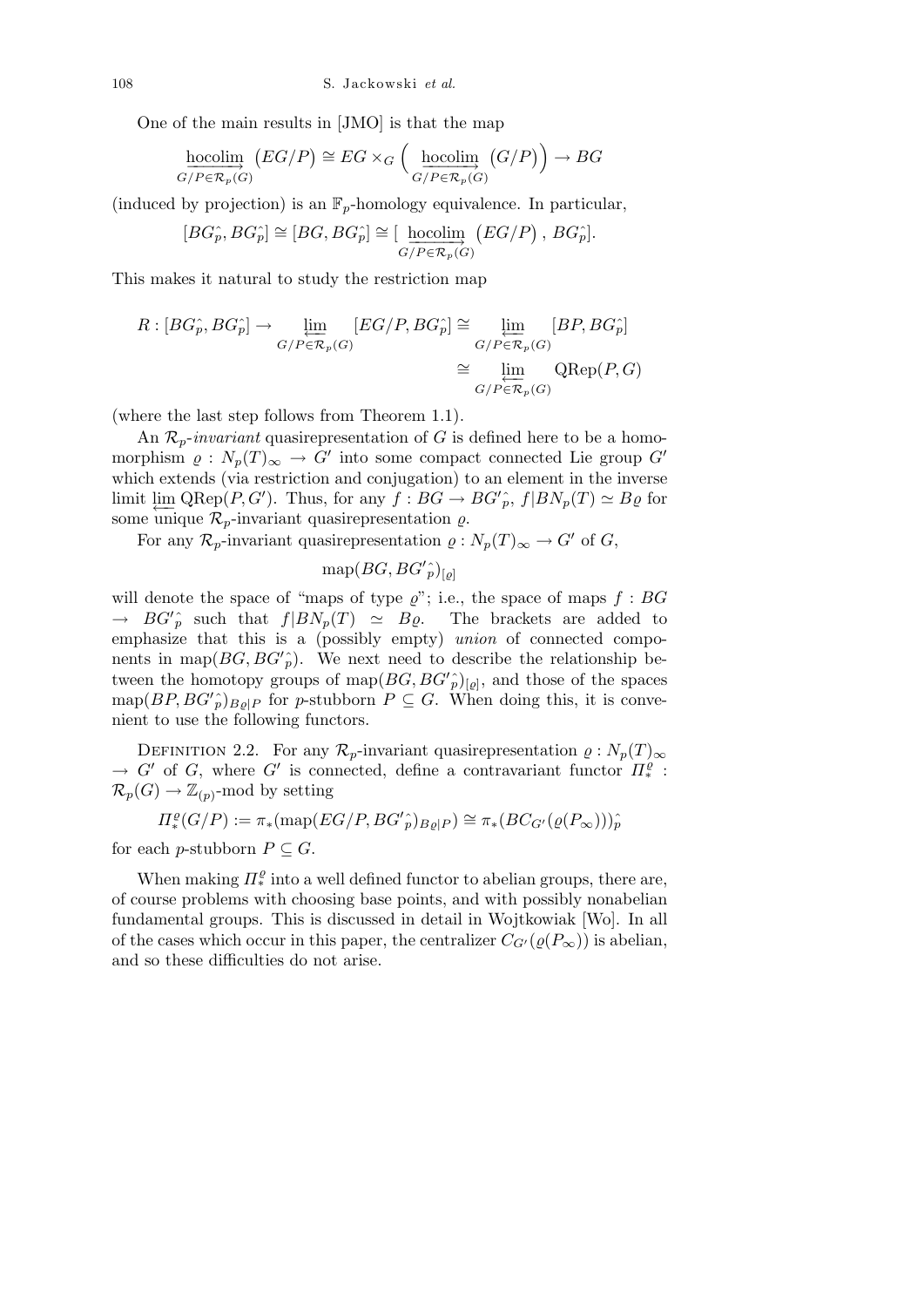It is convenient to think of the higher derived functors of inverse limits as "cohomology groups" of a category. For this reason, and to simplify notation, we write  $H^i(C; F) = \varprojlim^{i}(F)$  for any contravariant functor  $F: C \to$ Ab defined on a small category  $\mathcal{C}$ . As one might expect, the obstructions to the restriction map  $R$  displayed above being a bijection are the higher limits of the functors  $\Pi^{\varrho}_*$ .

THEOREM 2.3. Fix a compact connected Lie group  $G'$ , and an  $\mathcal{R}_p$ -invariant quasirepresentation  $\varrho : N_p(T) \to G'$ . Then map $(BG, BG'_{p})_{[q]}$  is nonempty if  $\overline{H}^{i+1}(\mathcal{R}_p(G); \Pi_i^{\varrho})$  $\binom{p}{i}$  = 0 for all  $i \geq 1$ , and is connected if  $H^i(\overline{\mathcal{R}_p(G)};\overline{H_i^{\varrho}}$  $j_i^{\varrho}) = 0$  for all  $i \geq 1$ .

Proof. See Wojtkowiak [Wo], who deals more generally with spaces of the form map( $\underline{hocolim}(X_\alpha), Y$ ).

Theorem 2.3 is a special case of a second quadrant spectral sequence, which converges to the homotopy of map( $\underline{\text{hocolim}}(X_\alpha)$ , Y)<sub>[f]</sub> for  $\hat{f} \in$  $\lim_{\epsilon} [X_{\alpha}, Y]$ . See Bousfield & Kan [BK, Propositions XII.4.1 and XI.7.1] and Bousfield [Bf] for details.

We want to show, for a pair  $f, f': BG<sub>p</sub> \to BG<sub>p</sub>$  of Q-equivalences, that  $f \simeq f'$  if  $f|BT \simeq f'|BT$ . We have already seen that  $f, f' \in [BG, BG<sub>p</sub>]<sub>[q]</sub>$ for the same  $\mathcal{R}_p$ -invariant quasirepresentation  $\rho$ ; and so they are homotopic by Theorem 2.3 if the higher limits  $H^i(\mathcal{R}_p(G); \Pi_i^{\rho})$  $\binom{p}{i}$  all vanish.

In fact, it will suffice to consider the case where  $\rho$  is the inclusion. In this case, we write  $\Pi_*$  for  $\Pi_*^{\rho}$ . Thus, for any  $G/P$  in  $\mathcal{R}_p(G)$ ,

$$
\Pi_i(G/P) = \pi_i(\text{map}(BP, BG_P^{\wedge})_{\text{incl}}) \cong \pi_i(BC_G(P))_p^{\wedge} \cong \pi_{i-1}(C_G(P))_p^{\wedge}
$$

by Theorem 1.1. Also, for any p-stubborn  $P \subseteq G$ ,  $C_G(P) = Z(P)$  [JMO, Lemma  $1.5(ii)$ , and is in particular abelian. The identity component of  $C_G(P)$  is thus a torus, and hence  $\pi_i(BC_G(P)) = 0$  for  $i \geq 3$ . In other words,  $\Pi_i = 0$  for all  $i \geq 3$ . And for  $i = 1$  or 2,

$$
\Pi_i(G/P) \cong \pi_{i-1}(Z(P))
$$

for each  $G/P$  in  $\mathcal{R}_p(G)$ .

We thus need the following computation of the higher limits of the functors  $\Pi_i$ .

THEOREM 2.4. Fix a compact connected Lie group G. Then if  $\pi_1(G)$  is torsion free and  $i \geq 1$ , or if G is arbitrary and  $i \geq 2$ , then

(1) 
$$
H^*(\mathcal{R}_p(G); \Pi_i) \cong \begin{cases} \pi_{i-1}(Z(G))_p^{\hat{}} & \text{if } * = 0, \\ 0 & \text{if } * > 0. \end{cases}
$$

Proof. See [JMO, Theorem 4.1 and Sections 5–6]. When  $i = 1$ , this is shown in [JMO] only when G is simply connected. But if  $G' \lhd G$  is the maximal semisimple component, then  $G'$  is simply connected by assumption,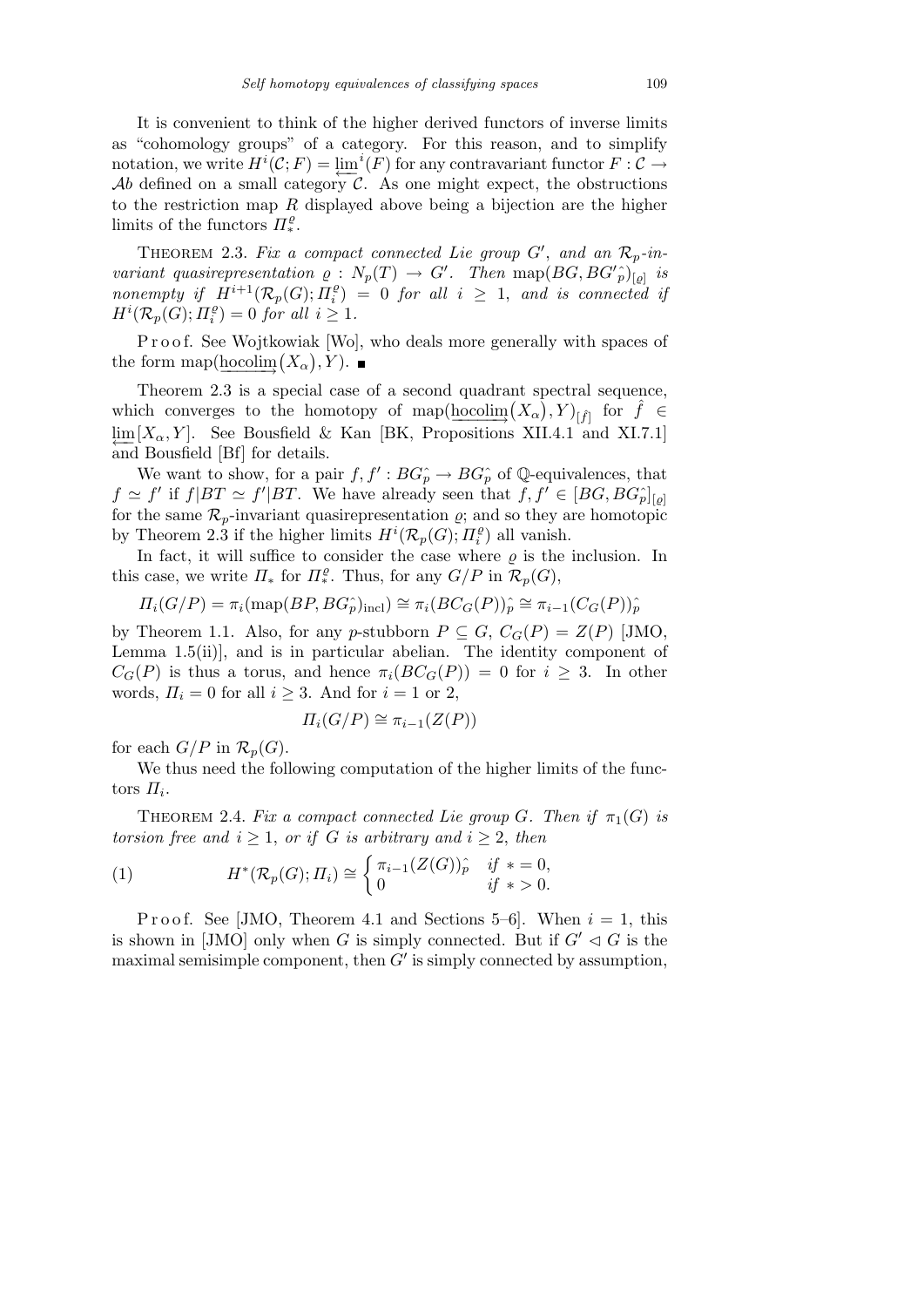$\mathcal{R}_p(G) \cong \mathcal{R}_p(G')$  [JMO, Proposition 1.6(i,ii)]; and  $\Pi_1$  is the same on both categories. ■

In fact, Theorem 2.4 holds for any compact connected Lie group G. For  $i \geq 2$ , this is proven in [JMO]. For  $i = 1$ , a proof of this was given in the first version of [JMO], before Notbohm showed us how to get by with the result in the simply connected case.

We are now ready to apply these techniques. The following theorem really consists of two separate results. But we combine them here, since there is quite a bit of overlap in the proofs.

THEOREM 2.5. The map

 $\Theta: [BG_p^{\wedge}, BG_p^{\wedge}]_0 \to N_{\text{Aut}(L(T_{\infty}))}(W)/W$ 

defined in Proposition 1.4 is an injection of monoids, and its image is closed in the p-adic topology.

Proof. The theorem will be shown in three steps. The injectivity of  $\Theta$  is shown in Step 2, and the fact that Im( $\Theta$ ) is closed in Step 3. The first step is somewhat more technical, and is needed (in part) to get around the problem that the higher limits  $H^j(\mathcal{R}_p(G); \Pi_i)$  have been completely computed only when  $\pi_1(G)$  is torsion free.

Step 1. Let n be the exponent of  $\pi_1(G/Z(G)_0)$ , where  $Z(G)_0$  is the identity component of the center. Let  $\widetilde{G} \stackrel{\gamma}{\longrightarrow} G$  be the finite covering such that  $\pi_1(\widetilde{G}) = n \cdot \pi_1(G)$  (i.e., the subgroup of all *n*th powers in  $\pi_1(G)$ ). Then  $\widetilde{G}$  splits as a product  $\widetilde{G} = S \times G'$ , where S is a torus and G' is simply connected. For any  $f : BG<sub>p</sub> \to BG<sub>p</sub>$ ,  $\pi_2(f)$  sends  $\pi_2(B\tilde{G}_{p}) \ (\subseteq \pi_2(BG_{p}))$  to itself, so that the composite

$$
B\widetilde{G}_{p}^{\wedge} \stackrel{B\gamma}{\longrightarrow} BG_{p}^{\wedge} \stackrel{f}{\longrightarrow} BG_{p}^{\wedge} \longrightarrow K([\pi_1(G)/\pi_1(\widetilde{G})]_{p}^{\wedge}, 2)
$$

is nullhomotopic. Since the fibration  $B\widetilde{G} \to BG \to K(\pi_1(G)/\pi_1(\widetilde{G}), 2)$  is still a fibration after completion (cf.  $[BK, VI.6.5]$ ), this shows that f lifts to a map  $f: BG_p^{\wedge} \to BG_p^{\wedge}$ .

Set  $T = \gamma^{-1}(T)$ , a maximal torus in  $\widetilde{G}$ . A homomorphism  $\phi: T_{\infty} \to T_{\infty}$ lifts to at most one homomorphism  $\tilde{\phi}$  :  $\tilde{T}_{\infty} \to \tilde{T}_{\infty}$ , since two liftings of  $\phi$ differ by an element of  $\text{Hom}(T_{\infty}, \text{Ker}(\gamma)) = 0.$ 

Write  $G' = G_1 \times G_2$ , where  $G_2$  is the product of those simple factors for which p divides the order of the Weyl group. Then  $\tilde{T} = S \times T_1 \times T_2$ , where  $T_i$ is a maximal torus in  $G_i$ ; and  $N_p(T) = S \times T_1 \times N_p(T_2)$  for some maximal p-toral subgroup  $N_p(T_2) \subseteq G_2$ . If  $P \subseteq N_p(\tilde{T})$  is a p-stubborn subgroup of  $\tilde{G}$ , then since  $N(P)/P$  is finite (by definition of p-stubborn), P must have the form  $P = S \times T_1 \times P'$  for some p-stubborn  $P' \subseteq G_2$ .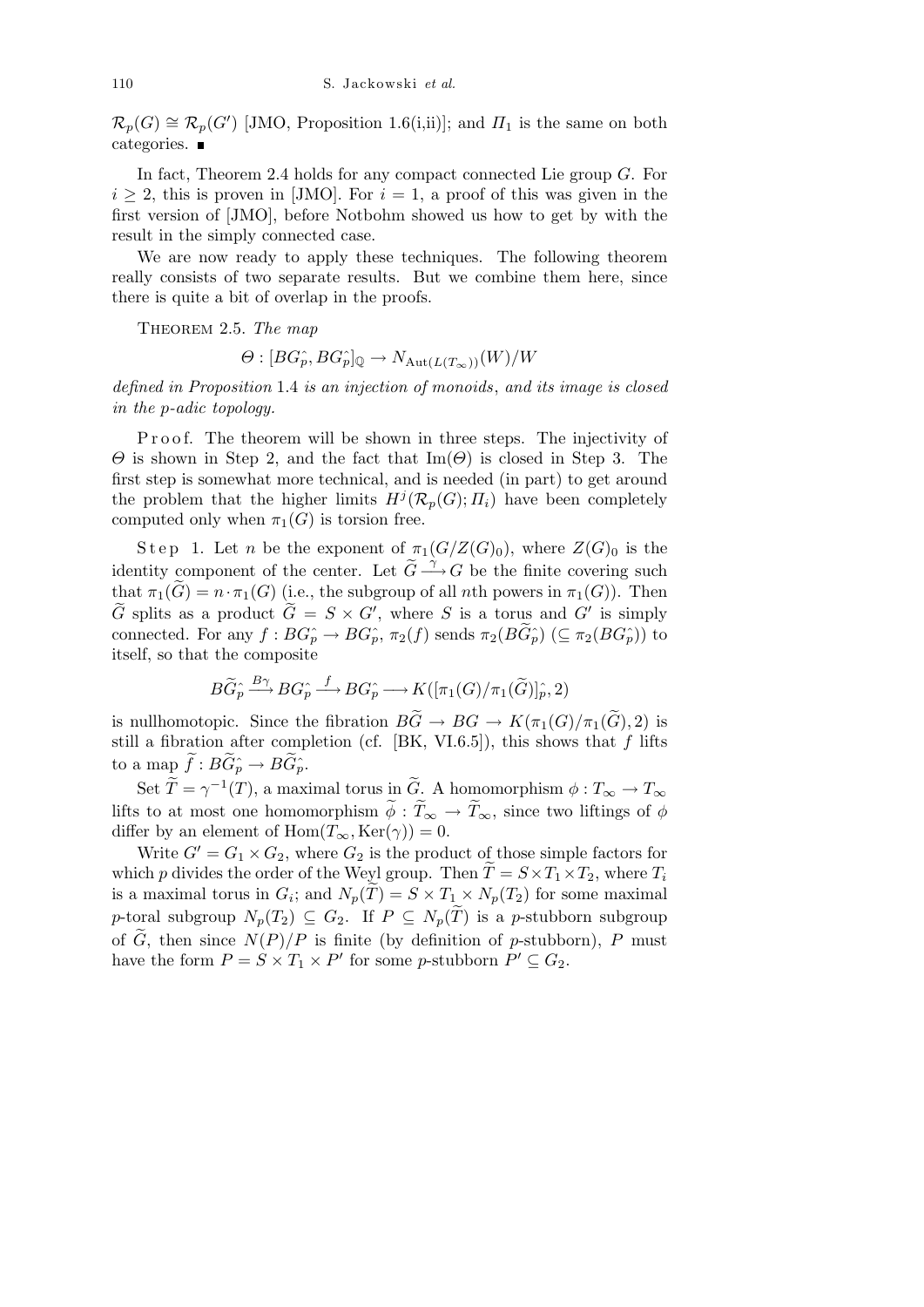Now let  $\rho: N_p(T) \to G$  be any  $\mathcal{R}_p$ -invariant quasirepresentation, and set  $f_P = B(\varrho|P) : BP \to BG_p^{\wedge}$  for each p-toral  $P \subseteq N_p(T)$ . In other words, the  $f_P$  define an element  $\hat{\varrho} \in \lim_{B \to \infty} [BP, BG\hat{P}]$ . By [BK, XII.4.1],<br>man( $BC\hat{P}$ ,  $BC\hat{P}$ ), is the homotony inverse limit (over  $\mathcal{P}$ ,  $(C)$ ) of the spaces  $\text{map}(BG_{p}^{\sim}, BG_{p}^{\sim})_{[q]}$  is the homotopy inverse limit (over  $\mathcal{R}_{p}(G)$ ) of the spaces  $\mathrm{map}(BP,BG_{p}^{\wedge})_{f_{P}}.$ 

For each p-stubborn  $P \subseteq G$  we write  $\widetilde{P} = \gamma^{-1}(P)$ . By [JMO, Proposition 1.6(i)], the correspondence  $G/P \leftarrow \widetilde{G}/\widetilde{P}$  induces an isomorphism of categories  $\mathcal{R}_p(G) \cong \mathcal{R}_p(\widetilde{G})$ . Also, Theorem 1.1 applies to show that  $\text{map}(BP, BG_p^{\hat{}})_{fp} \simeq \text{map}(B\widetilde{P}, BG_p^{\hat{}})_{fp \circ B\gamma}$  for each P. Upon taking homotopy inverse limits [BK, XII.4.1], we now get a homotopy equivalence

(1) 
$$
\text{map}(BG_p^{\hat{}} , BG_p^{\hat{}})_{[e]} \xrightarrow{\sim} \text{map}(B\widetilde{G}_p^{\hat{}} , BG_p^{\hat{}})_{[e^{\text{O}\gamma}|\widetilde{P}]}.
$$

In particular,  $B\varrho$  extends to a map  $BG_p \to BG_p$  if and only if it extends to a map  $B\widetilde{G}_{p}^{\widehat{}} \to BG\widehat{p}$ ; and the map defined on  $BG\widehat{p}$  is unique if and only if it is unique when defined on  $BG_{p}^{\sim}$ .

Step 2. Fix a pair  $f, f' : BG<sub>p</sub> \to BG<sub>p</sub>$  of Q-equivalences such that  $f|BT \simeq f'|BT$ . We want to show that  $f \simeq f'$ . Choose liftings of f and  $f'$  to  $\tilde{f}, \tilde{f}' : B\tilde{G}_p^{\hat{}} \to B\tilde{G}_p^{\hat{}}$ . Then  $\tilde{f}|B\tilde{T} \simeq \tilde{f}'|B\tilde{T}$  (by the uniqueness of the lifting). By Proposition 2.1,  $f|BN_p(T) \simeq f'|BN_p(T) \simeq B\varrho$  for some  $\rho \in \text{QRep}(N_p(T), G)$ . In other words,

$$
f, f' \in \text{map}(BG_p^{\wedge}, BG_p^{\wedge})_{[q]}.
$$

If we can show that  $\tilde{f} \simeq \tilde{f}'$ , then  $f \circ B\gamma \simeq B\gamma \circ \tilde{f} \simeq B\gamma \circ \tilde{f}' \simeq f' \circ B\gamma$ , and (1) applies to show that  $f \simeq f'$ . So to simplify the notation, we can just assume that  $G = G$ .

Let  $\rho \in \text{QRep}(N_p(T), G)$  be an  $\mathcal{R}_p$ -invariant quasirepresentation such that  $f|BN_p(T) \simeq B\rho$  (Theorem 1.1). We may assume (after conjugating, if necessary) that  $\varrho(N_p(T)_\infty) \subseteq N_p(T)_\infty$ .

Recall (Step 1) that G factors as a product  $G = S \times G_1 \times G_2$ , where S is a torus, where  $G_1$  and  $G_2$  are simply connected, and where p divides the orders of the Weyl groups of all simple summands of  $G_2$  but not of any of the simple summands of  $G_1$ . Let  $f_2$  denote the composite

$$
f_2:(BG_2)^{\hat{}}_p \longleftrightarrow BG^{\hat{}}_p \xrightarrow{f} BG^{\hat{}}_p \xrightarrow{\text{proj}} (BG_2)^{\hat{}}_p.
$$

Then  $f_2$  is a Q-equivalence, and is a homotopy equivalence by Proposition 1.3. Upon composing with  $1 \times f_2^{-1}$ , we can thus assume that  $f|BN_p(T_2)$ is homotopic to the inclusion; or equivalently that  $\varrho|N_p(T_2)$  is the inclusion of  $N_p(T_2)$  into G.

Now fix a p-stubborn subgroup  $P \subseteq G$ . We may assume that  $P \subseteq N_p(T)$ , and hence (by Step 1) that  $P = S \times T_1 \times P'$  for some  $P' \subseteq N_p(T_2)$ . In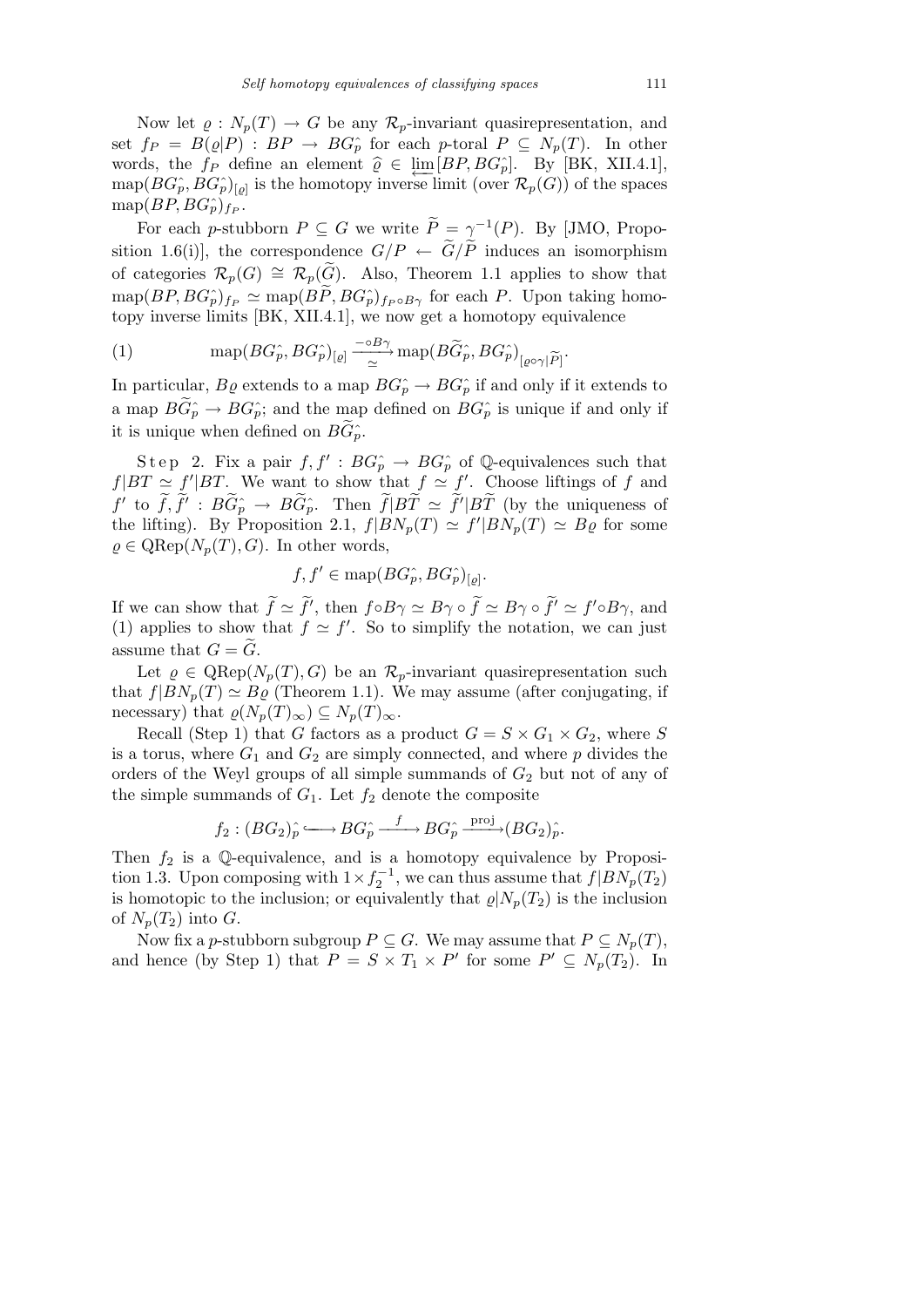particular,  $\rho(P) = P$ ; and so upon referring to Definition 2.2, we see that  $\Pi^{\varrho}_* = \Pi_*$ . Theorem 2.4 now applies to show that  $H^i(\mathcal{R}_p(G); \Pi^{\varrho}_j)$  $j^{(0)}_j$  = 0 for all  $i, j > 0$ . And so  $f \simeq f'$  by Theorem 2.3.

S t e p 3. It remains to show that Im( $\Theta$ ) is closed in  $N_{\text{Aut}(L(T_{\infty}))}(W)/W$ in the p-adic topology. So consider an element  $\omega = \lim_{i \to \infty} (\omega_i)$ , where  $\omega_i \cdot W \in \text{Im}(\Theta)$  for each i. Let  $\phi, \phi_i : T_\infty \to T_\infty$  be the corresponding admissible maps. We may assume that  $\phi = \lim_{\phi_i} (\phi_i)$  in  $\text{Hom}(T_\infty, T_\infty)$  (i.e., not only mod  $W$ ).

For each *i*, choose an extension  $f_i : BG_p^{\frown} \to BG_p^{\frown}$  of  $B\phi_i$  (i.e.,  $\omega_i =$  $\Theta(f_i)$ ; and let  $f_i: BG_p^{\frown} \to BG_p^{\frown}$  be a lifting. Then  $f_i|BT \simeq B\phi_i$ , where  $\phi_i \in \text{End}(\tilde{T}_{\infty})$  is a (unique) lifting of  $\phi_i$ . Let  $p^m$  be the exponent of  $\text{Ker}(\gamma)$ . If  $\phi_i$  and  $\phi_j$  agree on all  $p^{k+m}$ -torsion in T, for any  $k > 0$ , then  $\phi_i$  and  $\widetilde{\phi}_j$  agree on all  $p^k$ -torsion in  $\widetilde{T}$ . Hence, since the  $\phi_i$  converge to  $\phi$ , the  $\widetilde{\phi}_i$ converge to some  $\phi \in \text{End}(\tilde{T}_{\infty})$ , and  $\phi$  is a lifting of  $\phi$ .

Using Theorem 1.1, choose elements  $\rho_i \in \text{QRep}(N_p(T), G)$  such that  $f_i|BN_p(T) \simeq B\varrho_i$ . The  $\varrho_i$  are  $\mathcal{R}_p$ -invariant (by Theorem 1.1 again). We may assume (since the  $\rho_i$  are well-defined only up to conjugation) that  $\varrho_i|T_\infty = \phi_i$  and  $\text{Im}(\varrho_i) \subseteq N_p(T)_\infty$  for each i. And since  $\phi_i(T_\infty) = T_\infty$ , a counting argument shows that Im $(\varrho_i) = N_p(T)_{\infty}$ .

Now write  $N_p(\tilde{T})_{\infty} = \bigcup_{n=1}^{\infty} P_n$ , where  $P_1 \subseteq P_2 \subseteq \dots$  are finite p-groups. For each  $n$ , the set

$$
\{ \varrho_i | P_n : i \ge 1 \} \subseteq \text{Rep}(P_n, N_p(T))
$$

is finite (since  $\text{Rep}(P_n, N_p(\tilde{T}))$ ) is finite: this follows easily from [MZ, Theorems 1.10.5 & 5.3]). Hence, we can successively choose elements  $\varrho_{ni}$ , where  $\{\varrho_{n1}, \varrho_{n2}, \ldots\}$  is a subsequence of  $\{\varrho_{n-1,1}, \varrho_{n-1,2}, \ldots\}$  for each i (and  $\varrho_{0i} = \varrho_i$ ; and where  $\varrho_{ni} |P_n$  and  $\varrho_{ni} |P_n$  are conjugate for each n and each  $i, j.$ 

Now set  $\sigma_n = \rho_{nn}$  for each n. Upon replacing the  $\sigma_n$  by conjugate homomorphisms, if necessary, we may assume that  $\sigma_n|P_m = \sigma_n|P_n$  for each  $m \geq n$ . The  $\sigma_n$  thus converge to a homomorphism  $\sigma : N_p(\tilde{T})_{\infty} \to \tilde{G}$ ; and  $\sigma|\widetilde{T}_{\infty}$  is conjugate to  $\widetilde{\phi}$  by construction. For any p-toral subgroup  $P \subseteq N_p(\widetilde{T})$ and any  $g \in \tilde{G}$  for which  $gPg^{-1} \subseteq N_p(\tilde{T})$ ,  $(\sigma_n|gP_{\infty}g^{-1}) \circ \text{conj}(g)$  is (for each n) conjugate in  $\tilde{G}$  to  $\sigma_n|P_\infty$ ; and so the same holds for  $\sigma$ . In other words,  $\sigma$  is an  $\mathcal{R}_p$ -invariant quasirepresentation of G.

By Step 1 again,  $N_p(T) = S \times T_1 \times N_p(T_2)$ , and each p-stubborn subgroup  $P \subseteq N_p(\tilde{T})$  of G has the form  $P = S \times T_1 \times P'$  for some p-stubborn  $P' \subseteq G_2$ . Also,  $\sigma = \varrho' \times \varrho''$ , where  $\varrho' \in End((S \times T_1)_{\infty})$  and  $\varrho'' \in Aut(N_p(T_2)_{\infty})$ . Set  $\varrho = 1 \times \varrho''$ , also an  $\mathcal{R}_p$ -invariant quasirepresentation of  $\tilde{G}$ . For any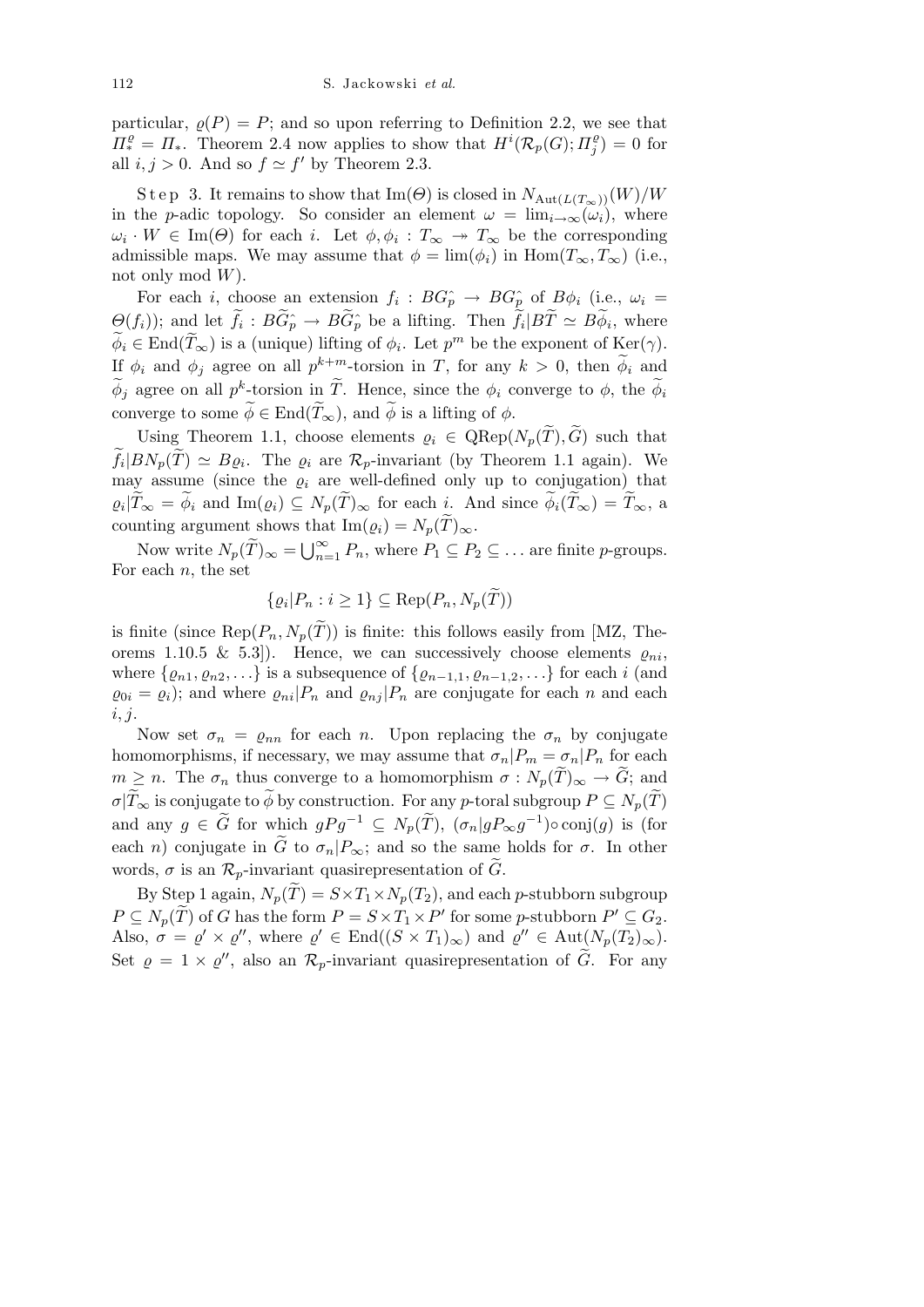p-stubborn  $P \subseteq \tilde{G}$  contained in  $N_p(\tilde{T}), \varrho(P) = \sigma(P)$  by construction, and hence  $\Pi_*^{\sigma} \cong \Pi_*^{\varrho}$  as functors defined on  $\mathcal{R}_p(\widetilde{G})$ .

We next want to show that  $\Pi^{\varrho}_{\ast} \cong \Pi_{\ast}$  as functors on  $\mathcal{R}_{p}(\widetilde{G})$ . Fix a p-stubborn subgroup  $P \subseteq N_p(\tilde{T})$ . By [JMO, Lemma 1.5],  $C_G(P)$  =  $Z(P) \subseteq P$ . We claim that  $C_G(\rho P) = Z(\rho P)$ . By [JMO, Proposition A.4],  $\pi_0(C_G(\varrho P))$  is a p-group, and so  $C_G(\varrho P)$  is a union of p-toral subgroups. Hence, if  $C_G(\varrho P) \nsubseteq \varrho P$ , we can choose  $g \in C_G(\varrho P) \setminus \varrho P$  of p-power order, and thus such that  $\langle g, \varrho P \rangle$  is still p-toral. So after conjugating (in G), we may assume that  $\langle g, \rho P_{\infty} \rangle \subseteq N_p(T)_{\infty}$ . But then  $\varrho^{-1}(g) \in C_G(P) = Z(P)$ , and this is a contradiction. Thus,  $\varrho$  induces isomorphisms

$$
\varrho_P: \Pi_*(G/P) \cong \pi_*(BZ(P)) \xrightarrow{\cong} \pi_*(BZ(\varrho P)) \cong \Pi_*^{\varrho}(G/P)
$$

for each  $G/P$  in  $\mathcal{R}_p(G)$ ; and this induces an isomorphism  $\Pi_*^{\rho} \cong \Pi_*$  of functors on  $\mathcal{R}_n(\widetilde{G})$ .

Theorem 2.4 can now be applied to show that

$$
H^j(\mathcal{R}_p(\widetilde{G});\Pi_i^{\sigma}) \cong H^j(\mathcal{R}_p(\widetilde{G});\Pi_i^{\varrho}) \cong H^j(\mathcal{R}_p(\widetilde{G});\Pi_i) = 0
$$

for all  $i, j \geq 1$ . Hence  $\text{map}(BG_p^{\hat{}}), BG_p^{\hat{}})_{[\sigma]}$  is nonempty (and connected) by Theorem 2.3. Choose some element  $f \in \text{map}(BG_p^{\hat{}} , BG_p^{\hat{}})_{[\sigma]}$ .

Recall that we are working with the finite covering  $\widetilde{G} \stackrel{\gamma}{\rightarrow} G$  of Step 1. By construction,  $\sigma|\tilde{T}_{\infty} = \phi$ , and hence  $\sigma(\text{Ker}(\gamma)) = \text{Ker}(\gamma)$ . So  $\sigma$  factors through a unique map  $\tau \in \text{End}(N_p(T)_{\infty})$ , and  $\tau$  is also an  $\mathcal{R}_p$ -invariant quasirepresentation. Since  $B\gamma \circ f \in \text{map}(BG_p^{\hat{}} , BG_p^{\hat{}} )_{\hat{\tau} \circ \gamma} \neq \emptyset$ , formula (1) above applies to show that  $\text{map}(BG_p, BG_p)_{\hat{\tau}} \neq \emptyset$ . And for any  $f \in$  $map(BG_{p}^{\wedge}, BG_{p}^{\wedge})_{\hat{\tau}},$   $f|BT_{p}^{\wedge} \simeq B\tau|BT \simeq B\phi$ , so  $\Theta(f) = \omega$ , and we are done.

The following corollary to Theorem 2.5 is immediate.

COROLLARY 2.6. For any pair of Q-equivalences  $f, f': BG_p^{\frown} \to BG_p^{\frown}$  $f \simeq f'$  if and only if  $f|BT \simeq f'|BT$ , if and only if  $H^*(f; \mathbb{Q}) = H^*(f'; \mathbb{Q})$ .

Proof. We have just seen that  $f \simeq f'$  if and only if  $f|BT \simeq f'|BT$ . And  $f|BT \simeq f'|BT$  if and only if  $H^*(f;\mathbb{Q}) = H^*(f';\mathbb{Q})$  by a theorem of Notbohm [No1, Proposition 4.1].  $\blacksquare$ 

Using the same techniques, we get the following description of the individual connected components of the space of Q-equivalences. This result has also been proven recently by Dwyer & Wilkerson [DW2, Theorem 1.3], using quite different methods.

PROPOSITION 2.7. For any compact connected Lie group G, and any Q-equivalence  $f : BG<sub>p</sub> \to BG<sub>p</sub>$ , the natural homomorphism  $Z(G) \times G \to G$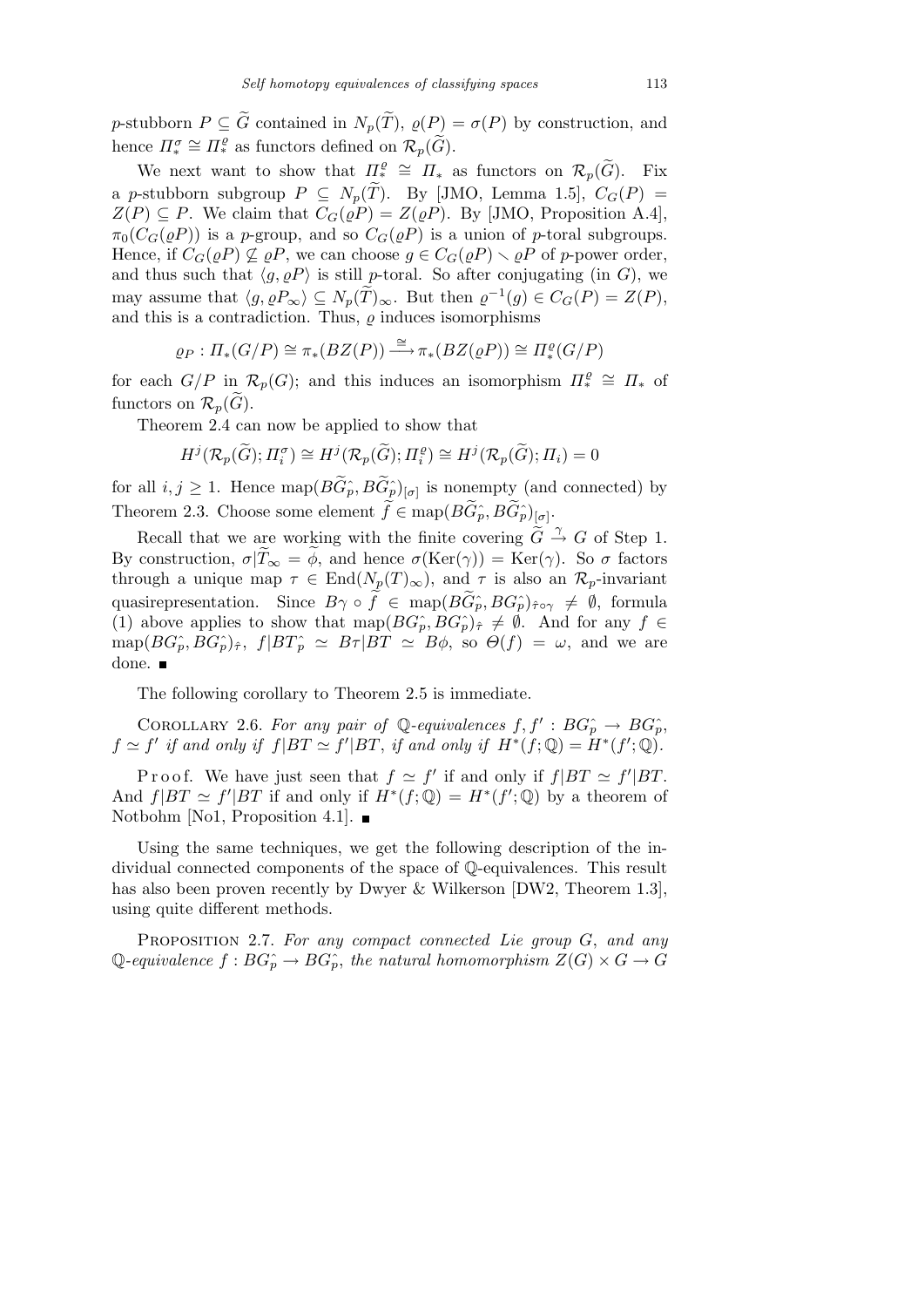induces homotopy equivalences

$$
BZ(G)^{\widehat{}}_p \stackrel{\simeq}{\longrightarrow} \textrm{map}(BG^{\widehat{}}_p, BG^{\widehat{}}_p)_{\textrm{Id}} \frac{f \circ \overline{\phantom{}}}{\simeq} \textrm{map}(BG^{\widehat{}}_p, BG^{\widehat{}}_p)_f.
$$

P r o o f. We first show that the first map is a homotopy equivalence. By the obstruction theory of Wojtkowiak [Wo] (more precisely, by the version of his result given in [JMO, Theorem 3.9]), this will follow immediately if the formula for  $H^j(\mathcal{R}_p(G); \Pi_i)$  in Theorem 2.4 (formula (1)) holds for all  $i > j \geq 0$ , and  $i = j \geq 2$ . So the only case which it remains to check is that

(1) 
$$
H^{0}(\mathcal{R}_{p}(G); \Pi_{1}) := \varprojlim_{\mathcal{R}_{p}(G)} (\Pi_{1}) \cong \pi_{1}(BZ(G)^{\wedge}_{p}).
$$

Whether or not this holds, we have

$$
\pi_1\big(\mathrm{map}(BG_p^{\wedge}, BG_p^{\wedge})_{\mathrm{Id}}\big) \cong \varprojlim_{\mathcal{R}_p(G)}\left(\Pi_1\right) \cong \varprojlim_{G/P \in \mathcal{R}_p(G)} \pi_0(Z(P))_{(p)}.
$$

So by  $[JMO, Theorem 4.2], (1)$  does hold if G is simple. If G is a product of a torus and simple groups  $G_i$ , then  $\mathcal{R}_p(G)$  is the product of the  $\mathcal{R}_p(G_i)$ [JMO, Proposition 1.6(ii)]; and so (1) again holds. Finally, if G is arbitrary, then there are monomorphisms

$$
\pi_1(BZ(G)) \cong \pi_0(Z(G)) \rightarrowtail \varprojlim_{G/P \in \mathcal{R}_p(G)} \pi_0(Z(P))
$$

and

$$
\left(\lim_{\substack{G/P \in \mathcal{R}_p(G)}} \pi_0(Z(P))\right) / \pi_0(Z(G))
$$
  

$$
\rightarrow \lim_{\substack{G/P \in \mathcal{R}_p(G)}} \pi_0(Z(P/Z(G))) \cong \pi_0(Z(G/Z(G))) = 1
$$

(since  $\mathcal{R}_p(G/Z) \cong \mathcal{R}_p(G)$  by [JMO, Proposition 1.6(i)]). So (1) also holds in this case.

To see that the second map is a homotopy equivalence, let  $G_s \subseteq G$  be the maximal semisimple subgroup, and note that  $\mathcal{R}_p(G_s) \cong \mathcal{R}_p(G)$  (any p-stubborn subgroup of G contains the connected component of  $Z(G)$ , and its intersection with  $G_s$  is p-stubborn in  $G_s$ ). Hence the obstructions to  $(f \circ -)$  being a homotopy equivalence are the same for G and  $G_s$ , and we can assume that  $G = G<sub>s</sub>$  is semisimple. In this case, we can write

$$
BG_p^{\sim} \simeq (BG_1)_p^{\sim} \times (BG_2)_p^{\sim} \quad \text{and} \quad f \simeq f_1 \times f_2,
$$

where  $p$  divides the orders of all simple components of  $G_1$  but of none of the simple components of  $G_2$ . (The simple components for which  $p$  does not divide the order of the Weyl groups all have center and fundamental group of order prime to  $p$ .) Then  $f_1$  is a homotopy equivalence by Proposition 1.3, and we can assume  $f_1 = \text{Id}$ . Write  $f|BN_p(T) \simeq B\rho$ . The only p-stubborn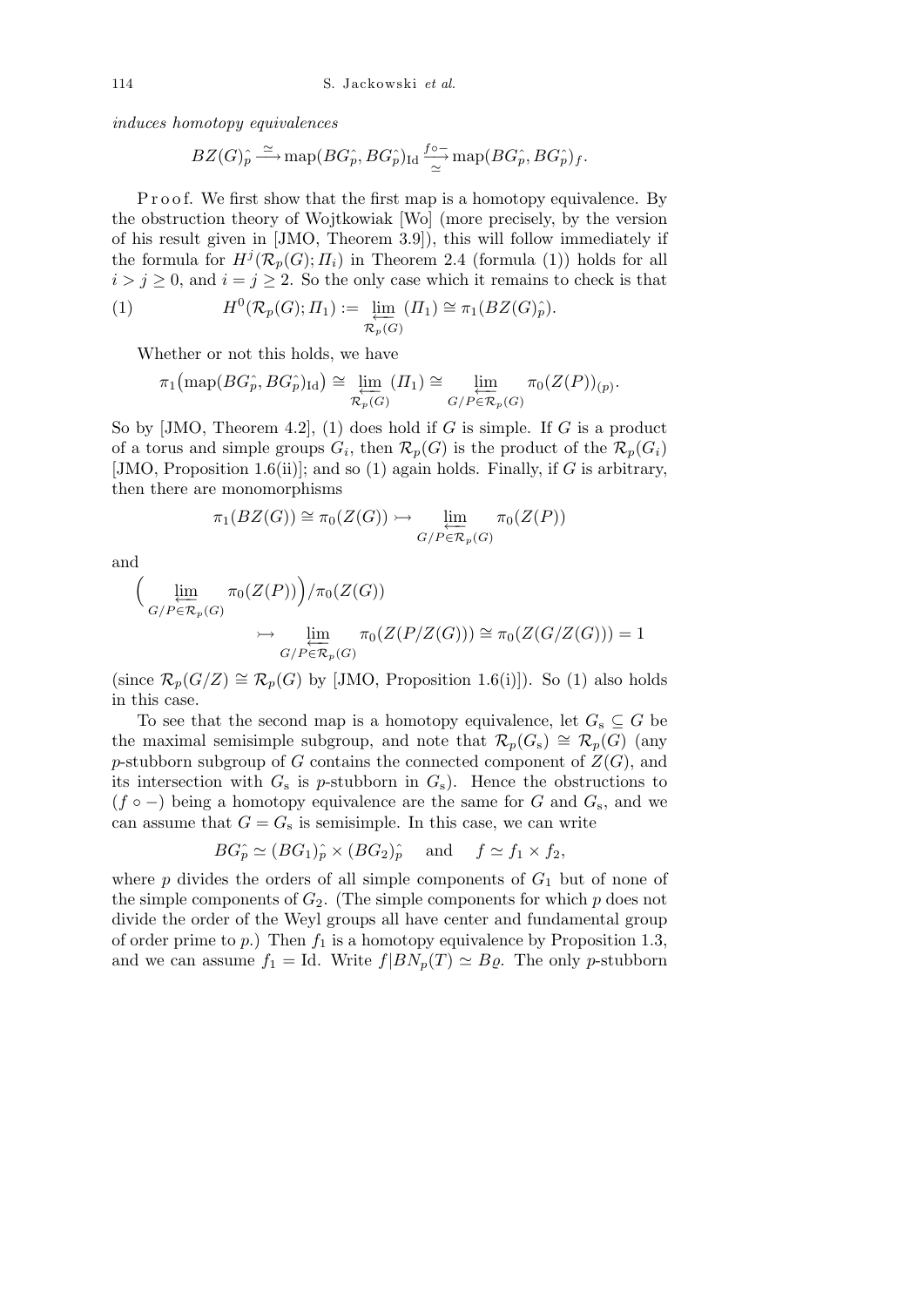subgroups of  $G_2$  are the maximal tori, so  $\Pi^{\varrho}_* \cong \Pi_*$ , and  $(f \circ - )$  is a homotopy equivalence by the Bousfield–Kan spectral sequence again. ■

3. The main goal of this section is to describe the images of the maps

$$
\Theta : [BG_p^{\hat{}} , BG_p^{\hat{}}]_{\mathbb{Q}} \rightarrowtail N_{\mathrm{Aut}(L(T_{\infty}))}(W)/W
$$

and

$$
\Theta_{\mathrm{h}}:[BG_{p}^{\wedge},BG_{p}^{\wedge}]_{\mathrm{h}}\rightarrowtail N_{\mathrm{Aut}(A_{p}^{\wedge})}(W)/W
$$

of Proposition 1.4. The image of  $\Theta$  is described explicitly in Theorem 3.4. In Corollary 3.5, we then show that  $\Theta_h$  is an isomorphism if  $p \neq 2$ , or if G contains no factor of the form  $Sp(n) \times SO(2n+1)$ . The following example shows why this restriction is necessary.

EXAMPLE 3.1. Assume that  $p = 2$ , and that  $G = Sp(n) \times SO(2n + 1)$ for some  $n \geq 1$ . Let  $T = T_1 \times T_2$  be the product of the standard maximal tori, where

$$
T_1 = \text{Im}[\alpha : \mathbb{R}^n \to Sp(n)]
$$
 and  $T_2 = \text{Im}[\beta : \mathbb{R}^n \to SO(2n+1)],$ 

and

$$
\alpha(\theta_1,\ldots,\theta_n) = \text{diag}(e^{2\pi i \theta_1},\ldots,e^{2\pi i \theta_n}) \in Sp(n),
$$

$$
\begin{split} \beta(\theta_1,\ldots,\theta_n) \\ &= \begin{pmatrix} \cos(2\pi\theta_1) & -\sin(2\pi\theta_1) \\ \sin(2\pi\theta_1) & \cos(2\pi\theta_1) \end{pmatrix} \oplus \ldots \oplus \begin{pmatrix} \cos(2\pi\theta_n) & -\sin(2\pi\theta_n) \\ \sin(2\pi\theta_n) & \cos(2\pi\theta_n) \end{pmatrix} \oplus (1). \end{split}
$$

Let  $\Lambda = \Lambda_1 \times \Lambda_2 \subseteq \tilde{T}$  be the integral lattice for T, and let  $\phi \in Aut(T) \cong$ Aut( $\Lambda$ ) be the involution which switches the factors (sending  $\alpha(\theta_1, \ldots, \theta_n)$ ) to  $\beta(\theta_1,\ldots,\theta_n)$  and vice versa). Then  $\phi$  is an admissible map for G, but  $B\phi$  does not extend to any self map of  $BG_2^c$ . In other words,

$$
\Theta_{\rm h}: \text{Aut}(BG_p^*) \to N_{\text{Aut}(A_p^*)}(W)/W
$$

is not onto in this case.

P r o o f. Note first that  $\phi$  is admissible, since  $Sp(n)$  and  $SO(2n+1)$ have the same Weyl groups under this identification of their maximal tori. If  $B\phi$  could be extended to a self map of  $BG_2^{\hat{}}$ , then it would be a homotopy equivalence by Proposition 1.2(iii), and hence would restrict to a homotopy equivalence between  $B\mathfrak{S}_p(n)$ <sup>2</sup> and  $BSO(2n+1)$ <sup>2</sup>. But  $B\mathfrak{S}_p(n)$ <sup>2</sup> is 3-connected, while  $\pi_2(BSO(2n+1)_{\hat{2}}) \cong \mathbb{Z}/2$ . ■

The roots in  $G$  play an important role in both the statements and the proofs of the results later in this section. In the next proposition, we collect some of the facts about roots which will be needed later. But we first set up some notation.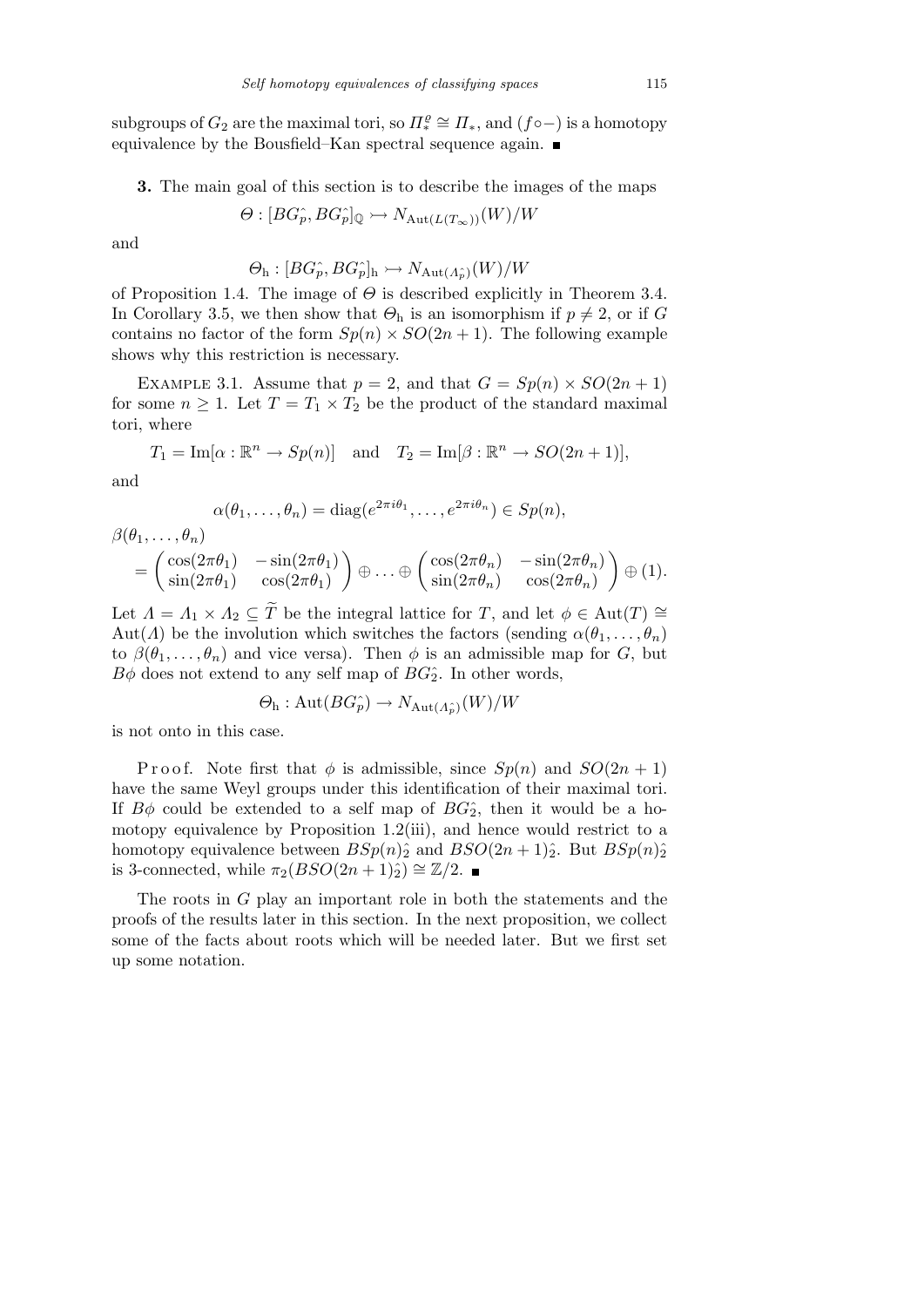Let R denote the set of roots of G: regarded as a subset of  $L(T)^* =$  $Hom(L(T), \mathbb{R})$ . Then the Lie algebra  $L(G)$ , under the adjoint (conjugation) action of  $T$ , splits as a sum

$$
L(G) = L(T) \oplus \sum_{\pm \theta \in R} V_{\theta},
$$

where each  $V_{\theta}$  is a 2-dimensional irreducible T-representation with character  $\chi_{\theta}: T \to S^1$ , and where  $\chi_{\theta} \circ \exp(v) = \exp(2\pi i \cdot \theta(v))$  for each  $\theta \in R$  and each  $v \in L(T)$ . (Note that  $V_{\theta}$  defines  $\theta$  only up to sign.) In other words, the roots are defined to be the liftings to  $Hom(L(T), \mathbb{R})$  of the irreducible characters for the adjoint action of T on  $L(G)$ . In particular, since  $\Lambda =$  $\text{Ker}[\exp: L(T) \to T], \theta(\Lambda) \subseteq \mathbb{Z}$  for each  $\theta \in R$ ; and  $\theta(v) \in \mathbb{Z}$  (for  $v \in L(T)$ ) if and only if  $\exp(v)$  commutes with all elements of  $\exp(V_{\theta})$ .

PROPOSITION 3.2. Let R be the set of roots of  $G$ , regarded as a subset of  $Hom(T, S^1) \cong Hom(\Lambda, \mathbb{Z}) \subseteq L(T)^*$ . Let  $W = N(T)/T$  be the Weyl group of G, with the induced action on  $L(T)$ . Let  $R_s \subseteq R$  be the set of simple roots with respect to some fixed Weyl chamber. Assume that  $L(T)$  has been given a fixed W-invariant inner product. Then the following hold.

(i) W is the group generated by the reflections in the hyperplanes  $\text{Ker}(\theta)$ for  $\theta \in R_{\rm s}$ . Conversely, for any  $w \in W$ , if w is a reflection (if  $\tilde{T}^w$  has codimension one), then  $\widetilde{T}^w$  is the kernel of some root  $\theta \in R$ .

(ii)  $R = W \cdot R_s$ : each root is in the W-orbit of some simple root.

(iii) The inclusion  $T \subseteq G$  induces a surjection  $\Lambda \cong \pi_1(T) \to \pi_1(G)$ .

(iv) If  $Z(G) = 1$ , then  $\Lambda = \{x \in L(T) : R(x) \subset \mathbb{Z}\}.$ 

(v) For each  $\theta \in \mathbb{R}$ , there exists a unique element  $v_{\theta} \in \Lambda$  such that  $v_{\theta} \perp \text{Ker}(\theta)$  and  $\theta(v_{\theta}) = 2$  ( $v_{\theta}$  is the nodal vector of  $\theta$  in the notation of Bourbaki). And  $\pi_1(G) \cong \Lambda / \langle v_\theta : \theta \in R \rangle$ .

(vi) For any  $\theta \in \mathbb{R}, \ \Lambda \cap \text{Ker}(\theta)^{\perp} = \mathbb{Z} \cdot v_{\theta} \text{ or } \mathbb{Z} \cdot \frac{1}{2}$  $\frac{1}{2}v_{\theta}$ , where the second possibility occurs if and only if G contains a direct factor  $SO(2n + 1)$  for some  $n \geq 1$ , and  $\theta$  is a short root of such a factor.

P r o o f. The first statement in (i)—that  $W$  is generated by reflections by simple roots—is shown in [Ad,  $5.13(iv)$  &  $5.34$ ]. To see the second statement, note that if  $wT \in N(T)/T$  is a reflection in T, then  $w \in C_G(S)$  (the centralizer) for some codimension one subtorus  $S \subseteq T$ . By [Bb2, p. 31, Lemma 2,  $C_G(S) \supsetneq \langle T, w \rangle$  is connected (and nonabelian). So it must have at least one root  $\theta \in R$ , and  $\text{Ker}(\theta) = S$ .

Point (ii) is shown in [Bb1, p. 154, Prop. 15]. Point (iii) is shown in [Ad, 5.47] or [Bb2, p. 34, Prop. 11]. Point (iv) is shown in [Ad, Proposition 5.3], and is equivalent to [Bb2, Proposition 8(b)].

Fix some  $\theta \in R$ , let  $v_{\theta} \in L(T)$  be the unique element such that  $v_{\theta} \perp \text{Ker}(\theta)$  and  $\theta(v_{\theta}) = 2$ , and let  $w_{\theta} \in N(T)$  be such that  $w_{\theta}T \in W$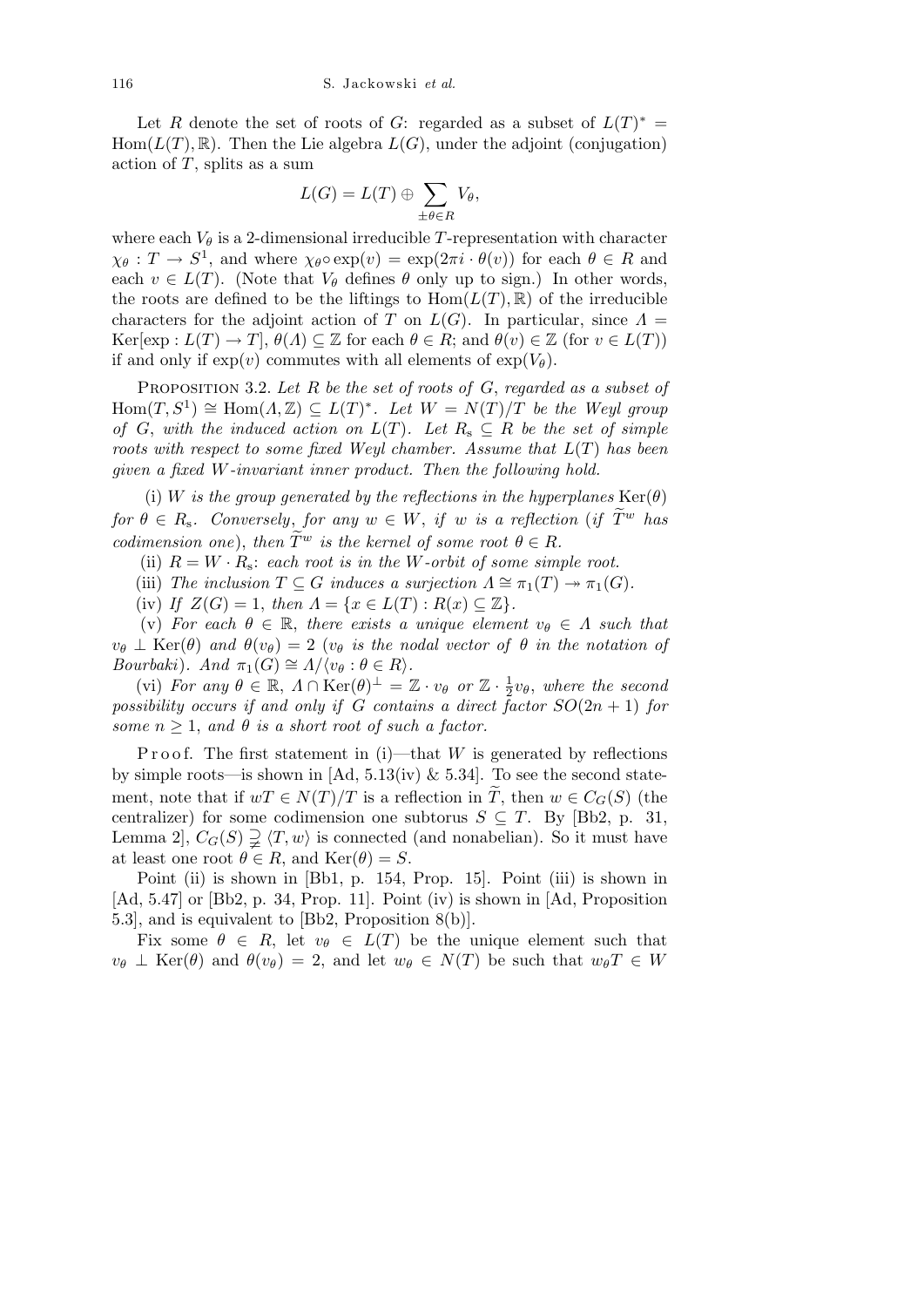is the reflection in Ker( $\theta$ ). Then  $w_{\theta} \in H_{\theta} := C_G(\exp(\text{Ker}(\theta)))$ , and  $H_{\theta}$  is a connected subgroup by [Bb2, p. 31] again. Also,  $L(H_\theta) = L(T) \oplus V_\theta$  in the notation above; and so  $Z(H_{\theta}) = \text{Ker}(\chi_{\theta}) = \exp(\theta^{-1}(\mathbb{Z}))$ . In particular, if  $v \in L(T)$  and  $\theta(v) = 1$ , then  $\exp(v) \in Z(H_\theta)$ ,  $v_\theta = v - w_\theta(v)$ , and so  $\exp(v_\theta) = [\exp(v), w_\theta] = 1.$ 

This shows that  $v_{\theta} \in A = \text{Ker}(\exp)$  for each  $\theta \in R$ . The formula  $\pi_1(G) \cong$  $\Lambda/\langle v_\theta : \theta \in R \rangle$  is shown in [Ad, 5.47 & 5.48] and [Bb2, p. 34, Prop. 11].

It remains to check point (vi). Fix a root  $\theta \in R$ . Since  $\theta(\Lambda) \subseteq \mathbb{Z}$  and  $\theta(v_\theta) = 2$ , we must have

$$
\Lambda \cap \text{Ker}(\theta)^{\perp} = \mathbb{Z} \cdot v_{\theta} \quad \text{or} \quad \mathbb{Z} \cdot \frac{1}{2}v_{\theta}.
$$

Assume that the second possibility occurs; i.e., that  $\frac{1}{2}v_{\theta} \in \Lambda$ . Fix any other root  $\eta \in R \setminus {\pm \theta}$ . Since the projection of  $\eta$  to the line  $\mathbb{R} \cdot \theta$  is  $\frac{\langle \eta, \theta \rangle}{\langle \theta, \theta \rangle} \cdot \theta$ , and since  $(\mathbb{R} \cdot \theta)^{\perp}(v_{\theta}) = 0$ , we have

$$
\frac{\langle \eta, \theta \rangle}{\langle \theta, \theta \rangle} = \left( \frac{\langle \eta, \theta \rangle}{\langle \theta, \theta \rangle} \cdot \theta \right) \left( \frac{1}{2} v_{\theta} \right) = \eta \left( \frac{1}{2} v_{\theta} \right) \in \mathbb{Z}.
$$

In other words, the projection of  $\eta$  to  $\mathbb{R} \cdot \theta$  is an integral multiple of  $\theta$ . A quick check of the different possibilities (cf. [Ad, Proposition 5.25]) shows that either  $\eta \perp \theta$ , or the angle between  $\eta$  and  $\theta$  is 45° or 135° and  $\theta$  is the shorter root.

By point (ii), we can assume that  $\theta \in R_s$ . The Dynkin diagram of G thus contains a node which is not connected to any other node by single or triple lines; and which, if connected to another node by a double line, represents the shorter of those two roots. The classification of simple Lie groups now shows that G contains a normal simple subgroup of type  $B_n$ (i.e.,  $H \cong SO(2n+1)$  or  $Spin(2n+1)$ ) for some  $n \geq 1$ .

Assume  $H \triangleleft G$ , where  $H \cong SO(2n + 1)$  or  $Spin(2n + 1)$ . Identify  $L(T \cap H)$  with  $\mathbb{R}^n$  via the map  $\beta$  of Example 3.1. Let  $x_i \in \text{Hom}(\mathbb{R}^n, \mathbb{R})$ denote projection to the *i*th coordinate, and let  $\varepsilon_i \in \mathbb{R}^n$  denote the *i*th element of the standard basis. Then the integral lattice of H is  $\mathbb{Z}^n$  if  $H \cong$  $SO(2n + 1)$ , and  $\langle \varepsilon_i \pm \varepsilon_j \rangle$  if  $H \cong Spin(2n + 1)$ . The roots of H are the elements  $\pm x_i$  and  $\pm x_i \pm x_j$  (for  $i \neq j$ ). Then  $v_{\theta} = \pm 2\varepsilon_i$  if  $\theta = \pm x_i$ , and  $v_{\theta} =$  $\pm \varepsilon_i \pm \varepsilon_j$  if  $\theta = \pm x_i \pm x_j$ . Hence  $\frac{1}{2}v_\theta \in \Lambda = \mathbb{Z}^n$  if and only if  $H \cong SO(2n+1)$ and  $\theta = \pm x_i$ .

Thus,  $\frac{1}{2}v_{\theta} \in \Lambda$  for some  $\theta \in R$  if and only if  $\theta$  is a short root of some simple component  $H \triangleleft G$ , where  $H \cong SO(2n+1)$  for some  $n \geq 1$ . Since  $Z(SO(2n+1)) = 1$ , this subgroup is in fact a direct factor of G.

We now regard a root  $\theta \in R \subseteq \text{Hom}(A,\mathbb{Z})$  also as an element of  $\text{Hom}(A_{p}^{\hat{}}}, \hat{\mathbb{Z}}_{p})$  or  $\text{Hom}(L(T_{\infty}), \hat{\mathbb{Q}}_{p})$  (recall that  $L(T_{\infty}) \cong \mathbb{Q} \otimes_{\mathbb{Z}} A_{p}^{\hat{}}$ ). We can assume that the W-invariant inner product on  $L(T)$  takes integer values on  $\Lambda$  (take any integer valued inner product on  $\Lambda$  and sum over its W-orbit).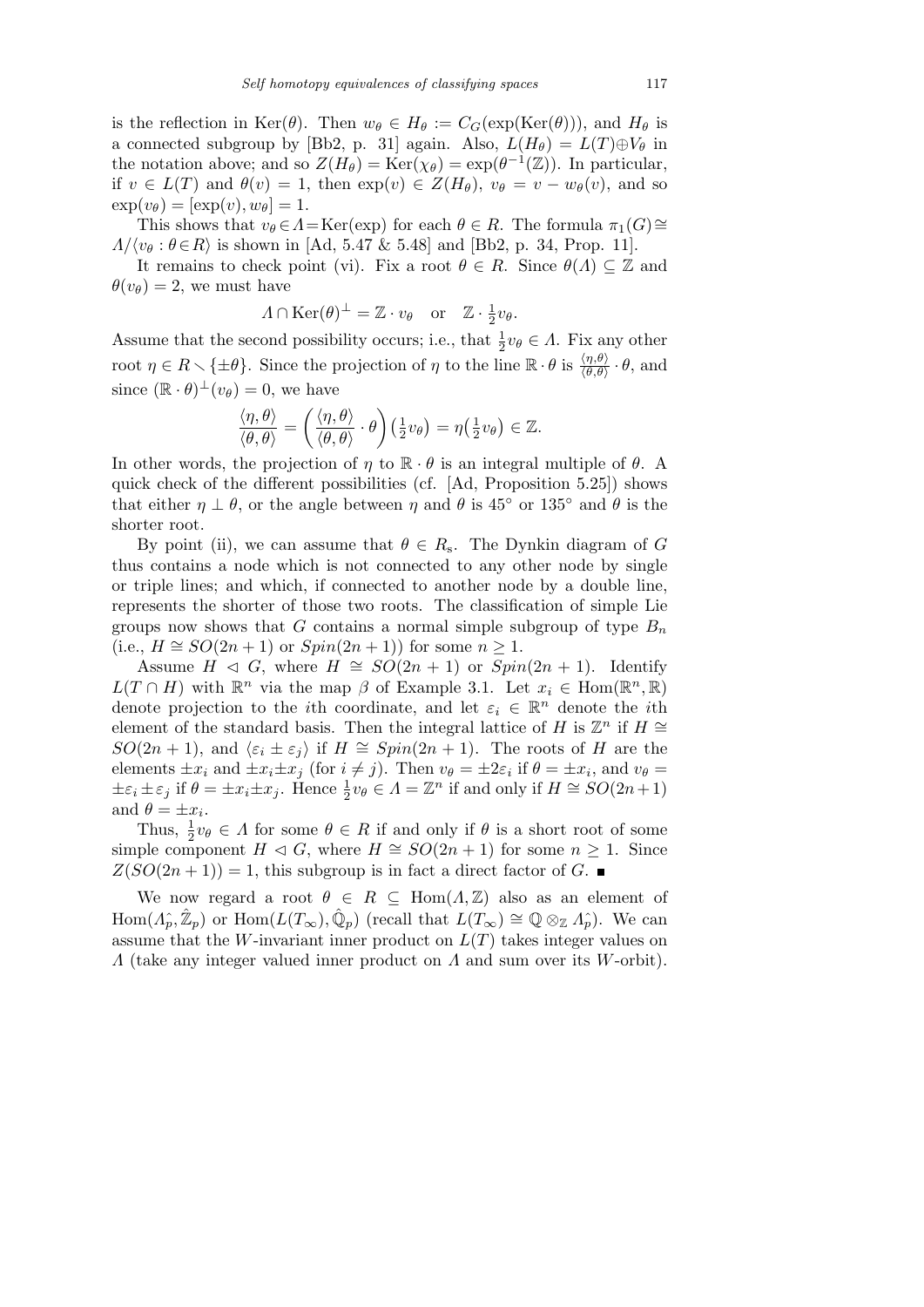Hence the inner product extends to a  $\hat{\mathbb{Q}}_p$ -valued inner product on  $L(T_\infty)$ . Note that the cosine of angles between elements is no longer defined in this setting (since there is no unique choice of square roots); but the square of the cosine is defined. It will be convenient to say that two angles  $\alpha_1, \alpha_2$  are "the same up to sign" if  $\cos^2(\alpha_1) = \cos^2(\alpha_2)$ ; i.e., if  $\alpha_1 = \alpha_2$  or  $\alpha_1 = \pi - \alpha_2$ .

LEMMA 3.3. Let  $\omega \in \text{Aut}(L(T_{\infty}))$  be any admissible map; i.e.,  $\omega$  lies in the normalizer of the Weyl group  $W \subseteq \text{Aut}(\Lambda) \subseteq \text{Aut}(L(T_{\infty}))$ . Then  $\omega$  permutes the components of  $L(T_{\infty})$  corresponding to simple factors of G. The dual map  $\omega^*$  sends each root in G to some  $\hat{\mathbb{Q}}_p$ -multiple of another root; and preserves the angles between roots up to sign. Furthermore, after replacing  $\omega$  by  $w \circ \omega$  for some  $w \in W$  if necessary, we may assume that  $\omega$ permutes any given set of simple roots of G (again up to scalar multiples); and hence induces an automorphism of the Dynkin diagram (though possibly reversing arrows).

P r o o f. By Proposition 3.2(i), the kernels of the roots of G are precisely those hyperplanes in  $L(T)$  (hence in  $L(T_{\infty}))$  for which the corresponding reflection lies in W. Since  $\omega$  is equivariant with respect to some automorphism of W, it permutes the reflections, hence the kernels of roots, and hence the roots themselves up to scalar multiple.

Write  $\mathbb{Q} \otimes \Lambda = V_0 \times V_1 \times \ldots \times V_m$ , where  $V_0$  comes from the torus factor in G, and the  $V_1, \ldots, V_m$  from the simple factors. Then  $V_0 = (\mathbb{Q} \otimes \Lambda)^W$ , and the spaces  $\mathbb{C} \otimes_{\mathbb{Q}} V_1, \ldots, \mathbb{C} \otimes_{\mathbb{Q}} V_m$  are distinct irreducible representations of W (cf. [Bb1, p. 82, Proposition 5(v)]). Hence the  $\hat{\mathbb{Q}}_p[W]$ -representations  $V_{ip}^{\hat{}} =$  $\hat{\mathbb{Q}}_p \otimes_{\mathbb{Q}} V_i$   $(1 \leq i \leq m)$  are also irreducible. Since  $\omega$  is equivariant with respect to some automorphism of W, it must permute the  $V_i^{\hat{}}$ . Furthermore, since the W-invariant inner product on each irreducible summand is unique up to scalar multiple,  $\omega$  preserves the inner product on each of the  $V_1 \hat{p}, \ldots, V_m \hat{p}$ up to scalar multiple (and  $V_{ip} \perp V_{ip}$  for  $i \neq j$ ). Since each root  $\theta \in R$  lies in one of the  $(V_i \hat{p})^*$  for  $1 \leq i \leq m$ , this shows that  $\omega$  preserves angles between roots up to sign.

Now choose a permutation  $\sigma \in \Sigma(R)$  and elements  $0 \neq a_{\theta} \in \hat{\mathbb{Q}}_p$  such that  $\omega^*(\theta) = a_{\theta} \cdot \sigma \theta$  for each root  $\theta \in R$ . Fix a Weyl chamber C, and let  $R<sub>s</sub>$  be the corresponding set of simple roots. Since the Dynkin diagram is a union of trees, we can arrange (by switching pairs of roots  $\pm \theta$ ) that for any pair  $\theta_1 \neq \theta_2$  in  $R_s$ , the angle between  $\sigma \theta_1$  and  $\sigma \theta_2$  is between  $\pi/2$  and  $\pi$ . Then for each  $\theta_1, \theta_2 \in R_s$ ,  $\theta_1$  and  $\theta_2$  form the same angle as  $\sigma \theta_1$  and  $\sigma \theta_2$ .

Let  $T<sub>s</sub>$  be the intersection of T with the maximal semisimple subgroup of G. Then  $L(T_s) = \sum_{i=1}^{m} \mathbb{R} \otimes_{\mathbb{Q}} V_i$ ; and  $R_s$  and  $\sigma(R_s)$  are bases of  $L(T_s)$ (cf. [Ad, Prop. 5.33]). There is thus a unique  $\mu : L(T_s) \stackrel{\cong}{\to} L(T_s)$  such that  $\mu^*(\theta/\|\theta\|) = \sigma\theta/\|\sigma\theta\|$  for each  $\theta \in R_s$ ; and  $\mu$  is orthogonal since  $\sigma$  preserves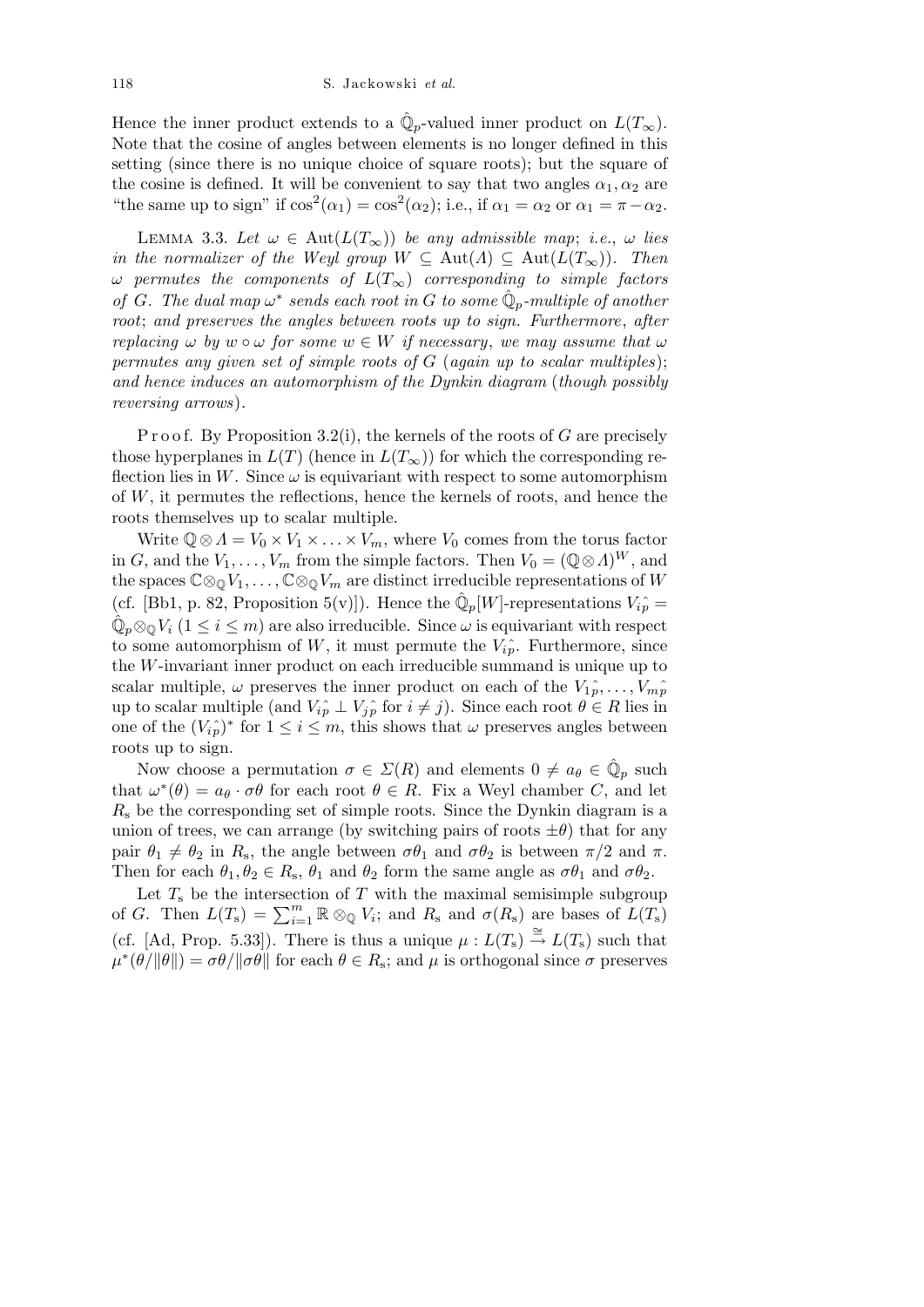angles between the simple roots. Also,

(1) 
$$
\mu^{-1}(C) = \{x \in L(T_s) : \sigma \theta(x) \ge 0 \text{ for all } \theta \in R_s\};
$$

and hence  $\mu^{-1}(C)$  is a union of Weyl chambers. Since the Weyl chambers are permuted transitively by the orthogonal action of  $W$  (cf. [Ad, Theorem 5.13, they and  $\mu^{-1}(C)$  all have the same volume after intersection with the unit ball; and hence  $\mu^{-1}(C)$  is itself a Weyl chamber. We can thus assume (after composing  $\omega$  and  $\mu$  by some element of W) that  $\mu(C) = C$ . But then (1) implies that

$$
\{\text{Ker}(\theta) : \theta \in R_{s}\} = \{\text{Ker}(\sigma \theta) : \theta \in R_{s}\}\
$$

(the walls of  $C = \mu(C)$ ); and hence that  $\sigma(R_s) = R_s$ .

In particular, since the nodes in the Dynkin diagram correspond to simple roots of G, and the connectors correspond to the angles between roots, this shows that  $\sigma$  induces an automorphism (possibly reversing arrows) of the Dynkin diagram of  $G$ .

We are now ready to show which admissible maps extend to  $\mathbb{Q}$ -equivalences of  $BG<sub>p</sub>^{\hat{}}$  to itself. In other words, we will describe the image of the homomorphism

$$
\Theta : [BG_p^{\widehat{}} , BG_p^{\widehat{}}]_{\mathbb{Q}} \rightarrowtail
$$
  
AdmEpi $(T_{\infty}, T_{\infty})/W \cong [N_{\text{Aut}(L(T_{\infty}))}(W) \cap \text{End}(A_p^{\widehat{}})]/W$ 

of Proposition 1.4. Roughly, the following theorem says that the only necessary conditions for an admissible epimorphism  $\phi$  to lift to a self map of  $BG_n^*$  are the ones imposed by Proposition 1.3 and Example 3.1.

THEOREM 3.4. Let  $G_{\langle p \rangle} \triangleleft G$  be the product of all simple summands whose Weyl group has order a multiple of p. Let  $R \subseteq \text{Hom}(A, \mathbb{Z})$  be the set of roots of G, and let  $R_{\langle p \rangle} \subseteq R$  be the subset of roots in  $G_{\langle p \rangle}$ . For each  $n \geq 1$ , let  $G_n \lhd G$  be the product of all normal subgroups isomorphic to  $SO(2n + 1)$ . Then, for any admissible epimorphism  $\phi : T_{\infty} \rightarrow T_{\infty}$ ,  $\phi W \in \text{Im}(\Theta)$  if and only if the following two conditions are satisfied:

(a) 
$$
\text{Ker}(\phi) \cap G_{\langle p \rangle} = 1
$$
 and

(b) 
$$
(if \t p = 2) \phi(G_n \cap T_\infty) \subseteq G_n \cap T_\infty \ \forall n \geq 1;
$$

if and only if  $\omega := L(\phi)|A_p \in \text{End}(A_p)$  satisfies the two conditions

- (i)  $\omega^*(R) \subseteq \hat{\mathbb{Z}}_p \cdot R$  and
- (ii)  $\omega^*(R_{\langle p \rangle}) \subseteq (\hat{\mathbb{Z}}_p)^* \cdot R_{\langle p \rangle}$ .

P r o o f. We will prove the implications

$$
(\phi W \in \text{Im}(\Theta)) \xrightarrow{\text{Step1}} (a,b) \xrightarrow{\text{Step2}} (i,ii) \xrightarrow{\text{Step3}} (\omega W \in \text{Im}(\Theta)).
$$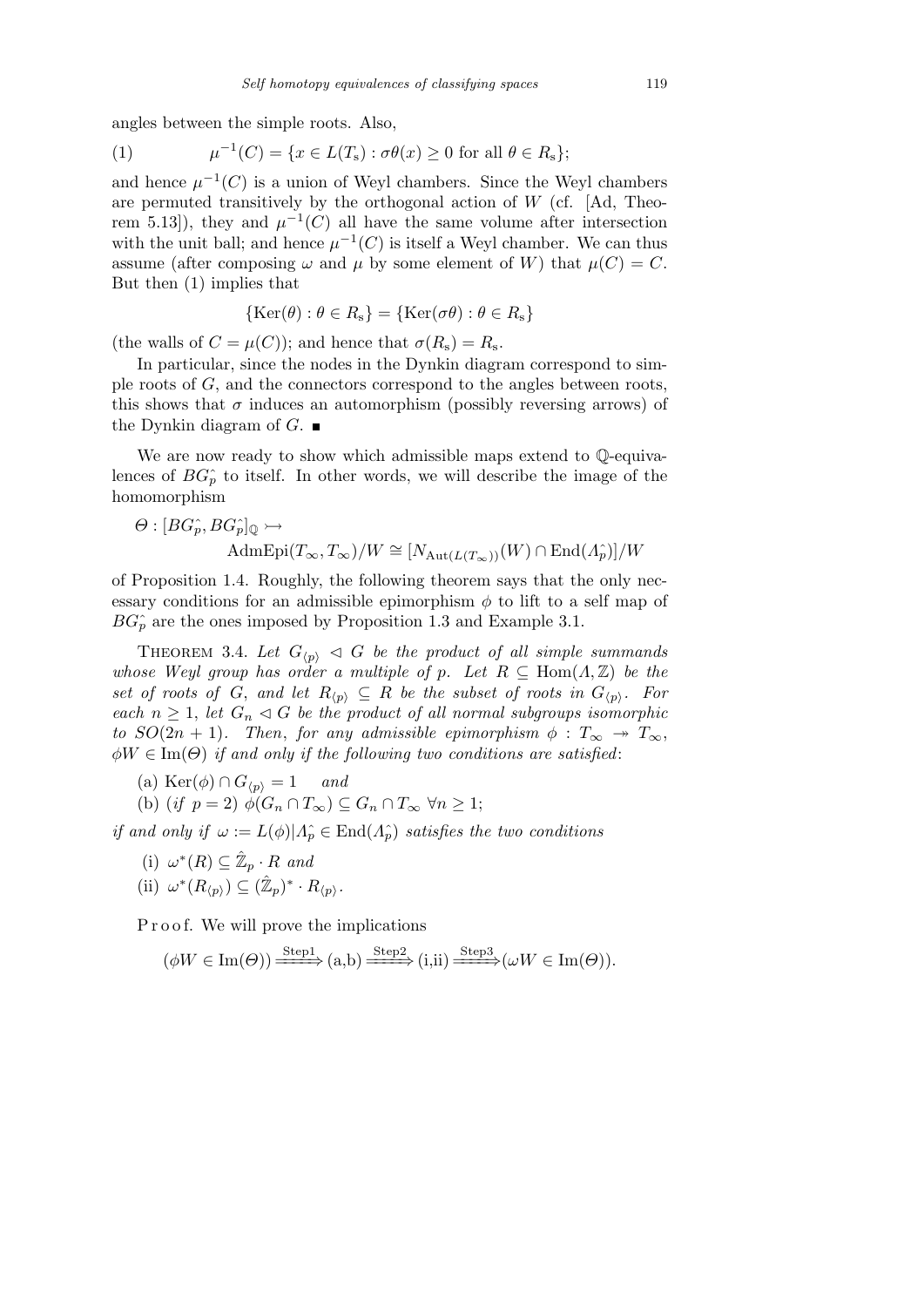S t e p 1. Assume that  $\phi W = \Theta(f)$ ; i.e.,  $f : BG_p^* \to BG_p^*$  is such that  $f|BT\hat{p} \simeq B\phi$ . We will show that  $\phi$  satisfies conditions (a) and (b) above.

Write  $G' = G_{\langle p \rangle}$  for short, set  $G'' = G/G'$ , and let  $\alpha : G' \to G$  and  $\beta: G \to G''$  denote the induced maps. Let  $T' = T \cap G'$  and  $T'' = T/T'$  be their maximal tori, and set  $\phi' = \phi | T'_{\infty} : T'_{\infty} \to T'_{\infty}$ . The composite

$$
BG'_{p} \stackrel{\wedge}{\longrightarrow} BG_{p}^{\wedge} \stackrel{f}{\longrightarrow} BG_{p}^{\wedge} \stackrel{B\beta}{\longrightarrow} BG''_{p}^{\wedge}
$$

is nullhomotopic, since it is trivial in rational cohomology (cf. [JMO, Theorem 3.11]). Hence  $f \circ B\alpha$  pulls back along the fibration  $BG'_{p} \to BG_{p}^{\wedge} \to$  $BG''_p$  (cf. [BK, VI.6.5]) to a map  $f' : BG'_{p} \to BG'_{p}$ . By Proposition 1.3, f' is a homotopy equivalence, and so  $\text{Ker}(\phi') = \text{Ker}(\phi) \cap G_{\langle p \rangle} = 1$  by Proposition 1.2(iii). This proves point (a).

Now assume  $p = 2$ ; we must prove condition (b). We have just seen that f restricts to a self map (and homotopy equivalence) of  $G_{(2)}$ . So we can assume that  $G = G_{\langle 2 \rangle}$ ; i.e., that G is semisimple and  $\phi \in \text{Aut}(T_{\infty})$ .

By Lemma 3.3,  $\phi$  permutes the simple summands of G. Fix some  $SO(2n + 1) \cong H \triangleleft G$ , and let  $H' \triangleleft G$  be the simple summand such that  $\phi(T_{\infty} \cap H) = T_{\infty} \cap H'$ . Since  $Z(H) = 1$ , H must be a direct factor of G (i.e., not just up to a finite covering). Hence  $T_{\infty} \cap H'$  is a direct factor of  $T_{\infty}$ , and so  $BH'_{2}$  is a direct factor of  $BG_{2}$  (i.e., H' is a direct factor of G up to odd degree covering). The composite

$$
BH_2^{\wedge} \xrightarrow{\text{incl}} BG_2^{\wedge} \xrightarrow{f} BG_2^{\wedge} \xrightarrow{\text{proj}} BH'_{2}
$$

is a homotopy equivalence; so  $\pi_2(BH'\hat{i}) \cong \pi_2(BSO(2n+1)\hat{i}) \cong \mathbb{Z}/2$ . Also, by Lemma 3.3,  $H'$  has the same Dynkin diagram as  $H$ , except possibly for the direction of the arrows; and hence (since  $\pi_1(H') \neq 1$ ) must be isomorphic to one of the groups  $SO(2n + 1)$  or  $PSp(n)$ . These two are isomorphic if  $n \leq 2$ ; while if  $n \geq 3$  then

 $\pi_5(BSO(2n+1)) \cong \pi_5(BO) \cong 0$  and  $\pi_5(BPSp(n)) \cong \pi_5(BSp) \cong \mathbb{Z}/2$ 

(cf. [Ml, p. 142]). Thus,  $H' \cong H \cong SO(2n + 1)$ . Alternatively, this last point can be proven by showing that any admissible homomorphism between the (2-adic) integral lattices of  $SO(2n + 1)$  and  $PSp(n)$  (for  $n \geq 3$ ) must (after composing with a Weyl group element) be a scalar multiple of the map used in Example 3.1—and hence is not an isomorphism.

We have now shown that (for any  $n \geq 1$ ),  $\phi$  permutes those simple factors isomorphic to  $SO(2n+1)$  among themselves. This proves condition (b).

Step 2. Let  $R_s \subseteq R$  be the simple roots with respect to some Weyl chamber. Then  $R_{\langle p \rangle} \cap R_{s}$  is a  $\hat{\mathbb{Q}}_{p}$ -basis for  $L(A_{p_{\langle p \rangle}})$  (cf. [Ad, Prop. 5.33]).

By Lemma 3.3, there is a permutation  $\sigma \in \Sigma(R)$  such that for each  $\theta \in R$ ,  $\omega^*(\theta) = a_\theta \cdot \sigma \theta$  for some  $a_\theta \in (\hat{\mathbb{Q}}_p)^*$ . We may assume (by Lemma 3.3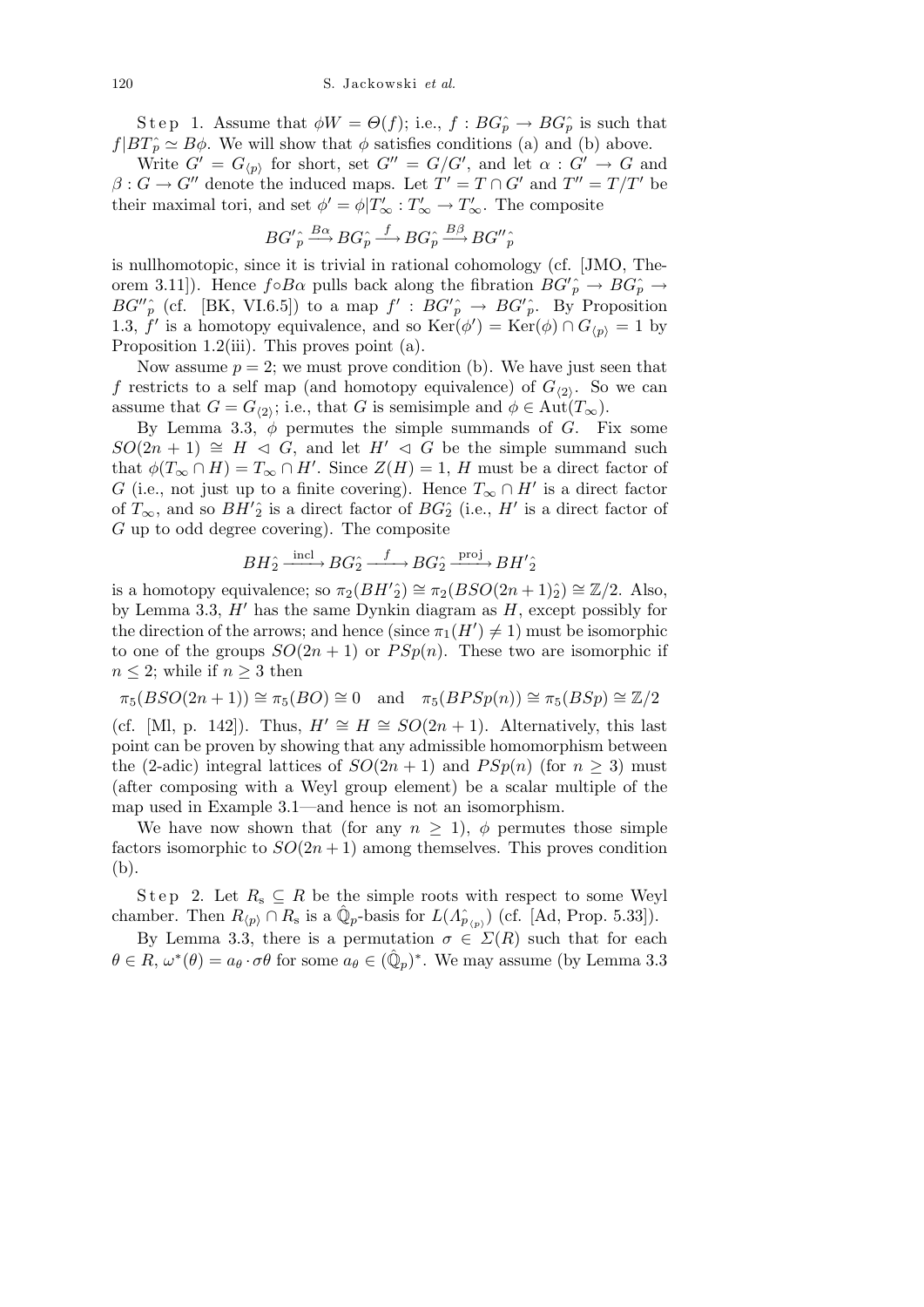again) that  $\sigma(R_s) = R_s$ . For each  $\theta \in R$ , let  $v_{\theta} \in \Lambda$  be the element defined in Proposition 3.2(v,vi):  $v_{\theta} \perp \text{Ker}(\theta)$  and  $\theta(v_{\theta}) = 2$ . Since  $\omega$  preserves angles (and in particular orthogonality), we see that  $\omega(v_{\sigma\theta}) = a_{\theta} \cdot v_{\theta}$  for each  $\theta$ .

Assume now that conditions (a) and (b) hold. If  $p$  is odd, then by Proposition 3.2(vi),  $(\hat{\mathbb{Q}}_p \cdot v_\theta) \cap \hat{A}_p = \hat{\mathbb{Z}}_p \cdot v_\theta$  for each  $\theta \in R$ . Hence, since  $\omega(v_{\sigma\theta}) =$  $a_{\theta} \cdot v_{\theta}$  and  $\omega(\Lambda) \subseteq \Lambda$ , we get  $a_{\theta} \in \mathbb{Z}_p$  for each  $\theta$ , and so  $\omega^*(R) \subseteq \mathbb{Z}_p \cdot R$ .

If  $p = 2$ , then let  $R_0 \subseteq R$  be the set of those roots  $\theta$  such that  $\frac{1}{2}v_{\theta} \in \Lambda$ . By 3.2(vi) again, the elements  $\theta \in R_0$  are precisely the short roots of summands  $SO(2n + 1) \triangleleft G$ ; i.e., the short roots in the  $G_n$  (for  $n \ge 1$ ). Also, for each i,  $\phi(G_n \cap T_\infty) = G_n \cap T_\infty$  by condition (b), and  $\phi|G_n \cap T_\infty$  is injective by (a). Thus,  $\omega$  restricts to an admissible automorphism of the 2-adic integral lattice of  $G_n$ , which permutes the simple factors by Lemma 3.3. Also, the only admissible automorphisms of the 2-adic integral lattice of  $SO(2n+1)$  are given by multiplication by scalars  $a \in (\hat{\mathbb{Z}}_2)^*$ , and so we can conclude that  $\sigma(R_0) = R_0$ . The same argument as for odd p now shows that  $a_{\theta} \in \hat{\mathbb{Z}}_2$  for all  $\theta$ ; and so condition (i) also holds in this case.

Finally, as noted above, the elements of  $R_s \cap R_{\langle p \rangle}$  form a  $\hat{\mathbb{Q}}_p$ -basis for  $L(\Lambda_{p_{(p)}})$ . Hence by (a),

(2) 
$$
p \nmid \det(\omega | L(G_{\langle p \rangle} \cap T_{\infty})) = \pm \prod_{\theta \in R_{\mathfrak{s}} \cap R_{\langle p \rangle}} a_{\theta};
$$

and so  $p \nmid a_\theta$  for  $\theta \in R_{\langle p \rangle} = W \cdot (R_{\rm s} \cap R_{\langle p \rangle})$ . And this proves condition (ii).

Step 3a. Assume that  $G = S \times H$ , where S is a torus and H is a semisimple Lie group with trivial center. We show here that for such  $G$ , conditions (i) and (ii) suffice to imply that  $\omega \cdot W \in \text{Im}(\Theta)$ .

Write  $G = S \times H_1 \times ... \times H_m$ , where the  $H_m$  are simple. Let  $\Lambda = \Lambda_0 \times \Lambda_1 \times$  $\ldots \times \Lambda_m$  and  $W = W_1 \times \ldots \times W_m$  be the corresponding decompositions of A and W. By Lemma 3.3, there is some  $\tau \in \Sigma_m$  such that  $\omega(\Lambda_{i\hat{p}}) = (\Lambda_{\tau i})\hat{p}$ for all  $1 \leq i \leq m$  (and  $\omega(\Lambda_0) = \Lambda_0$ ); and  $H_i$  and  $H_{\tau i}$  have the same Dynkin diagram (up to arrow reversal) for each *i*. Also, since  $\omega(R_{\langle p \rangle}) \subseteq$  $(\hat{\mathbb{Z}}_p)^* \cdot R_{\langle p \rangle}$  (by condition (ii)), the arrow on a double connector can be reversed only if  $p \neq 2$ , and the arrow on a triple connector can be reversed only if  $p \neq 3$ .

Recall that  $Z(H_i) = 1$  for all  $i \geq 1$ . Thus, for each i, either  $H_i$  and  $H_{\tau i}$  are isomorphic, or one of them is isomorphic to  $SO(2n+1)$  and the other to  $PSp(n)$  for some  $n \geq 3$ . And by the remark on reversing arrows in the Dynkin diagram, this last case can occur only if  $p \neq 2$ . By a result of Friedlander [Fr],  $BSO(2n+1)$ <sup>2</sup> $\cong BSp(n)$ <sup>2</sup><sub>p</sub> for any n and any odd p. So we can compose  $\omega$  with  $\Theta_h(B\alpha)$  for some appropriate  $\alpha \in Aut(G)$ , to arrange that  $\omega$  sends each simple factor to itself.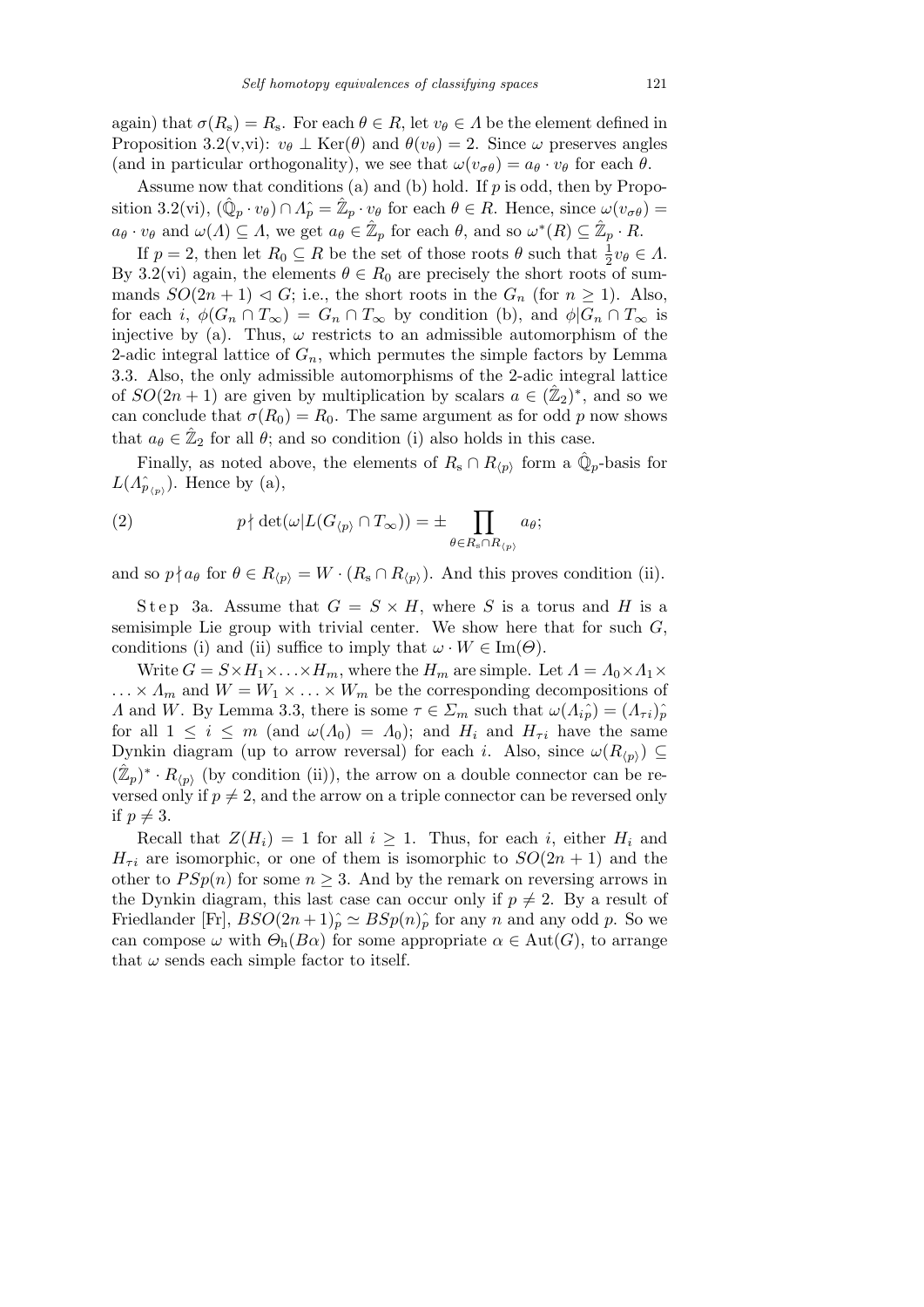We can now write  $\omega = \prod_{i=0}^m \omega_i$ , where  $\omega_i : A_{i\hat{p}} \rightarrow A_{i\hat{p}}$  for each i, and where  $\phi_0 \in \Theta([BS_p, BS_p]_{\mathbb{Q}})$  by Theorem 1.1. We will be done upon showing that  $\omega_i \in \Theta([BH_{i\hat{p}}, BH_{i\hat{p}}]_{\mathbb{Q}})$  for each i. In particular, we can simplify the notation, and assume that  $G = H_i$  is simple.

We have seen that  $\omega^*$  permutes the roots and simple roots of G up to scalar multiple, and hence induces an automorphism of the Dynkin diagram of G, possibly reversing arrows. The only simple groups whose Dynkin diagrams have arrow reversing automorphisms are  $B_2 = SO(5) \cong PSp(2)$ ,  $G_2$ , and  $F_4$ . Also, as noted above, such arrow reversing can occur only if  $p \neq 2$  and  $G \cong B_2$  or  $F_4$ ; or if  $p \neq 3$  and  $H_i \cong G_2$ . In all of these cases, self maps  $BG_p^* \to BG_p^*$  have been constructed by Friedlander (in [Fr] again), to realize the arrow reversing automorphisms. So if necessary we can compose with one of these maps, to arrange that  $\omega$  acts on the Dynkin diagram preserving arrows.

Since  $Z(G) = 1$ , any arrow preserving automorphism of the Dynkin diagram can be realized by some automorphism  $\alpha \in Aut(G)$  (cf. [Bb2, p. 42, Corollaire]). So upon replacing  $\omega$  by  $L(\alpha|T) \circ \omega$  for some  $\alpha$ , we are reduced to the case where  $\omega^*$  acts on the Dynkin diagrams via the identity, and sends each root to some scalar multiple of itself. In particular, since the Weyl group W is generated by reflections in the kernels of the roots  $(3.2(i)),$  $\omega \in \text{End}(\Lambda)$  is W-equivariant; and is multiplication by some  $k \in \mathbb{Z}_p$  since  $L(T_{\infty}) = \hat{\mathbb{Q}}_p \otimes \Lambda$  is irreducible as a W-representation (cf. [Bb1, p. 82]). Also, by (ii),  $k \in (\hat{\mathbb{Z}}_p)^*$  if  $p \mid |W|$ .

For such k, unstable Adams operations  $\psi^k : BG_p^{\frown} \to BG_p^{\frown}$  have been constructed by Sullivan [Su] (when  $G = SU(n)$ ) or Wilkerson [Wi] (in general). And since the restriction of  $\psi^k$  to  $BT_p^{\hat{}}$  is induced by the k<sup>th</sup> power map on T, we see that  $\Theta(\psi^k) = \omega$ .

Step 3b. Now let G be arbitrary, and fix some admissible map  $\omega \in$  $\text{End}(\Lambda_p)$  such that  $\omega^*(R) \subseteq (\hat{\mathbb{Z}}_p \cdot R)$  and  $\omega^*(R_{\langle p \rangle}) \subseteq ((\hat{\mathbb{Z}}_p)^* \cdot R_{\langle p \rangle})$ . We will show that  $\omega$  extends to a Q-equivalence  $BG_p^* \to BG_p^*$ .

Let n be the exponent of the center of the semisimple part of  $G$ , and let  $\pi = \{z \in Z(G) : z^n = 1\}.$  Set  $\overline{G} = G/\pi$ : a quotient group which satisfies the condition in Step 3a. Let  $\overline{\Lambda} \supseteq \Lambda$  be the integral lattice in  $\overline{G}$ ; then

$$
\overline{A} = \{ x \in \mathbb{Q} \otimes A : R(x) \subseteq \mathbb{Z}, \ nx \in A \}
$$

by Proposition 3.2(iv). For any  $x \in \overline{\Lambda}_{p}^{\circ}$ ,  $n \cdot \omega x = \omega(nx) \in \Lambda_{p}^{\circ}$  and

$$
R(\omega x) = (\omega^* R)(x) \subseteq (\hat{\mathbb{Z}}_p \cdot R)(x) \subseteq \hat{\mathbb{Z}}_p
$$

(using (i)). So  $\omega(\overline{\Lambda}_{p}) \subseteq \overline{\Lambda}_{p}^{2}$ ; and  $\omega$  extends to a map  $\overline{f}: B\overline{G}_{p}^{2} \to B\overline{G}_{p}^{2}$  by Step 3a.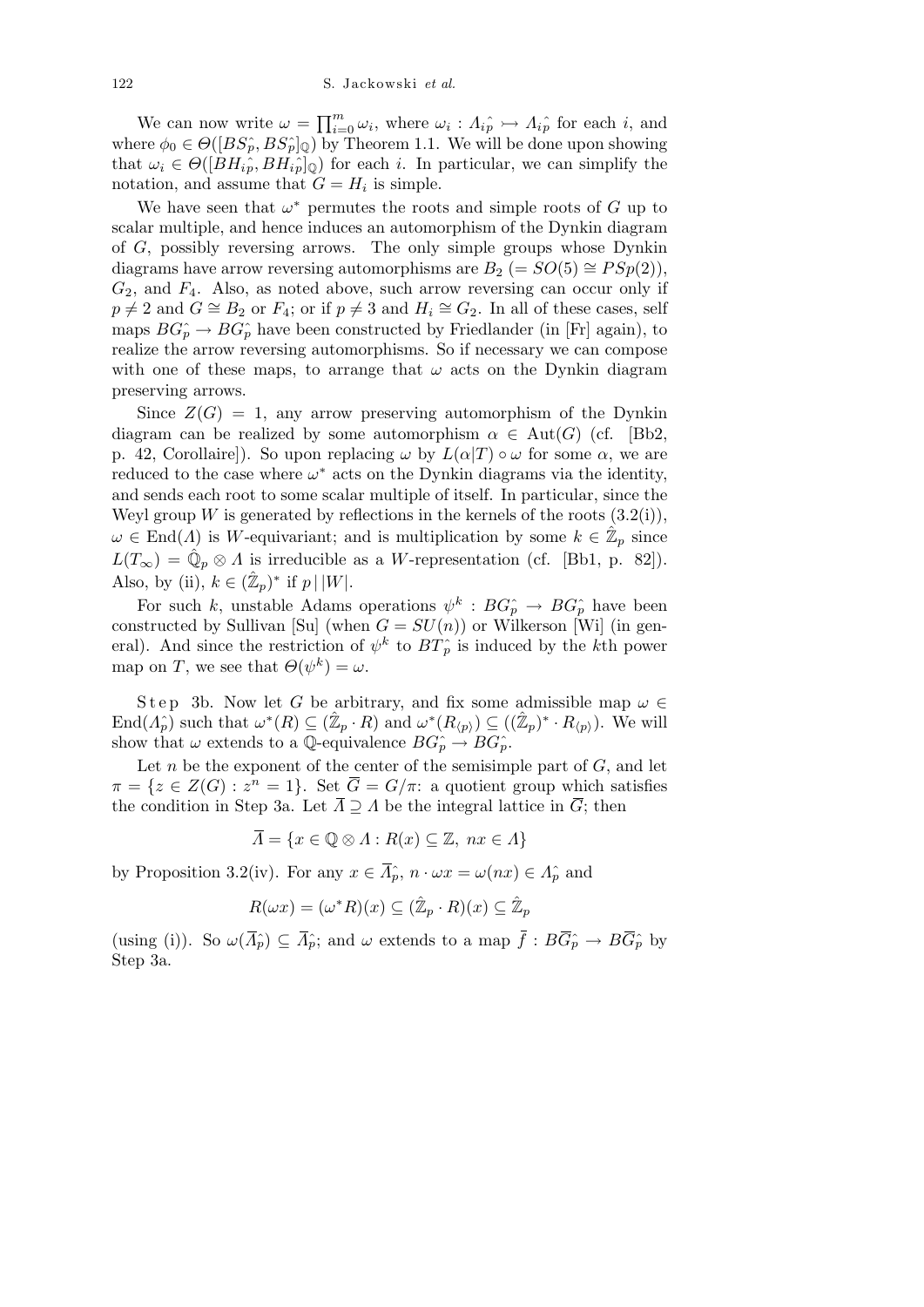Identify  $\overline{A}_p^{\wedge}/A_p^{\wedge} \cong \pi_p$  (the Sylow p-subgroup of  $\pi$ ), and let  $\omega' \in \text{Aut}(\pi_p)$ be the map induced by  $\omega$ . The composite

$$
BG_p^{\hat{}} \longrightarrow B\overline{G}_p^{\hat{}} \stackrel{\overline{f}}{\longrightarrow} B\overline{G}_p^{\hat{}} \longrightarrow K(\pi_p, 2)
$$

is nullhomotopic, since

$$
H^2(BG; \pi_p) \cong \text{Hom}(\pi_1(G), \pi_p) \subseteq \text{Hom}(\pi_1(T), \pi_p) \quad \text{(Prop. 3.2(iii))}
$$

$$
\cong \text{Hom}(A, \pi_p)
$$

$$
\cong \text{Hom}(A_p^{\frown}, \pi_p).
$$

So  $\bar{f}$  pulls back along the fibration  $BG_p \to B\bar{G}_p \to K(\pi_p, 2)$  to a map  $f : BG<sub>p</sub> \to BG<sub>p</sub>$ ; and f extends the original admissible map  $B\phi$ .

An inspection of the proof of Theorem 3.4 shows, at least when  $G$  is semisimple with trivial center, that  $[BG_{p}^{\wedge}, BG_{p}^{\wedge}]_{\mathbb{Q}}$  is generated by products of unstable Adams operations on the separate simple factors of  $G$ , by automorphisms of G, and by the "exceptional isogenies" of Friedlander. This is the generalization to connected groups of the theorem of Hubbuck [Hu], which says that for simple  $G$ ,  $[BG, BG]$  is generated by automorphisms and unstable Adams operations.

The following description of the self homotopy equivalences of  $BG^{\hat{}}_p$  is now easy.

COROLLARY 3.5. If  $p$  is odd, then for any compact connected Lie group G, any admissible map  $\omega \in \text{Aut}(\Lambda_p)$  extends to a homotopy equivalence  $f: BG<sub>p</sub> \to BG<sub>p</sub>$ . In other words,

$$
\Theta_{\rm h}: [BG_p^{\widehat{\ }} , BG_p^{\widehat{\ }}]_{\rm h} \to N_{\text{Aut}(T_\infty)}(W)/W \cong N_{\text{Aut}(A_p^{\widehat{\ }})}(W)/W
$$

is an isomorphism of groups in this case. If  $p = 2$ , then  $\Theta_h$  is onto if and only if G contains no direct factor of the form  $Sp(n) \times SO(2n+1)$  (for some  $n \geq 1$ ). And if G does contain such a factor, then  $\text{Im}(\Theta_{h})$  is the subgroup of all elements which send factors  $SO(2n+1)$  to factors of the same type.

Proof. Recall that  $[BG_p^{\hat{}} , BG_p^{\hat{}}]_h = \Theta^{-1}(N_{Aut(T_{\infty})}(W)/W)$  (Proposition 1.4). Using this, Theorem 3.4 implies that  $\Theta_h$  is onto (and hence an isomorphism) if p is odd, or if  $p = 2$  and G has no direct factor  $SO(2n+1)$ .

If  $p = 2$  and G does contain a factor  $SO(2n+1)$ , then it can only be sent to another direct factor which is either isomorphic to  $SO(2n+1)$ , or which has the same integral lattice (2-adically) and root system  $\overline{R}$  (restricted to this summand). And a check of the root systems shows that the only other possibility is for it to be sent to a direct factor  $Sp(n)$ . Thus, if  $\Theta_h$  is not onto, then G must contain a direct factor  $SO(2n+1) \times Sp(n)$ ; and  $Im(\Theta_h)$ is the group of all admissible maps which send factors  $SO(2n+1)$  to factors of the same type.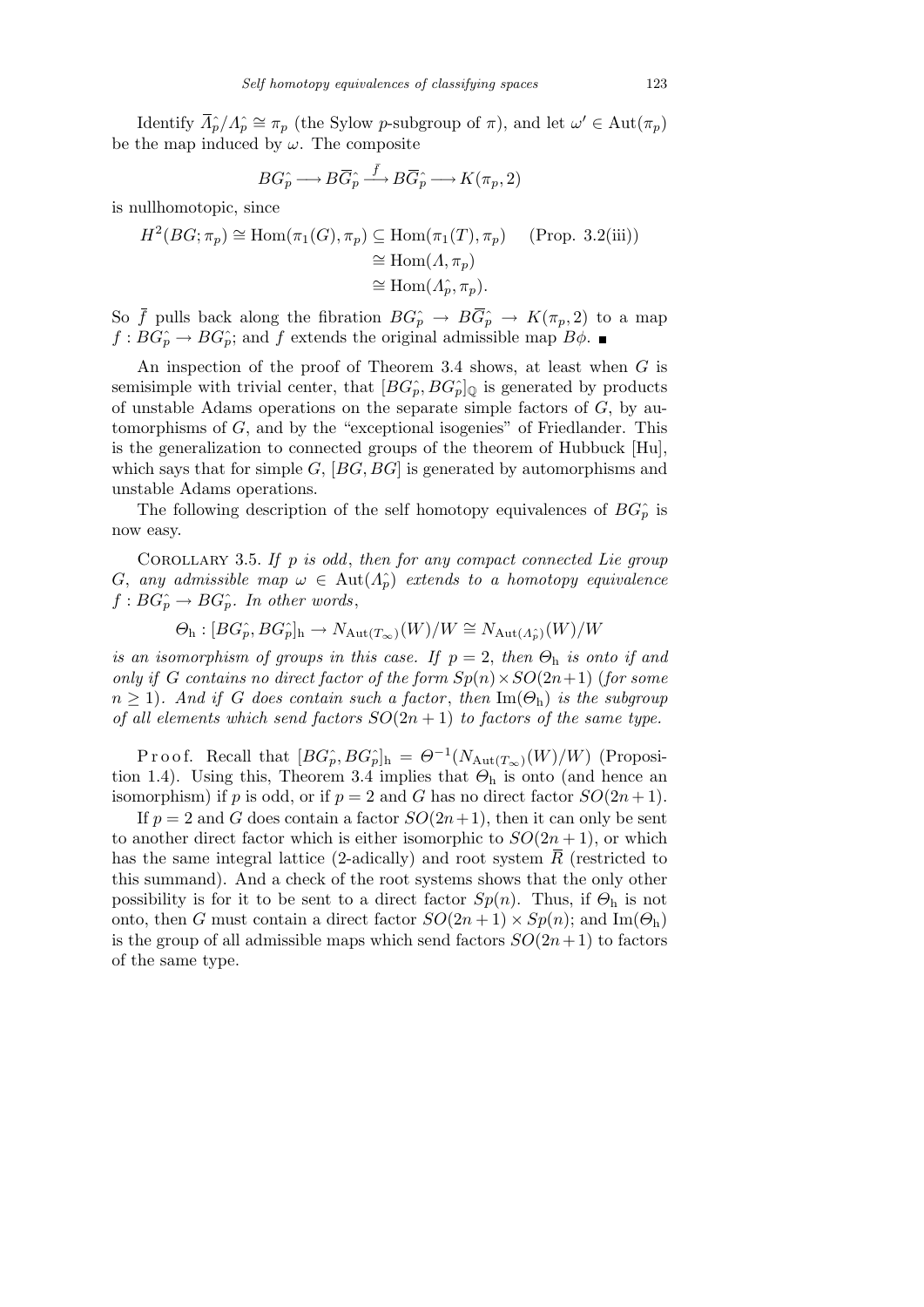Finally, Example 3.1 shows that  $\Theta_h$  is never onto when G has a direct factor  $SO(2n+1) \times Sp(n)$ .

Using Sullivan's arithmetic pullback square for completions and localizations of simply connected spaces, these results can now be converted to results about global self maps of BG.

THEOREM 3.6. There is a monomorphism

 $\Theta : [BG, BG]_{\mathbb{Q}} \rightarrowtail \text{AdmEpi}(T, T) \cong [N_{\text{Aut}(\mathbb{Q}\otimes A)}(W) \cap \text{End}(A)]/W$ 

such that for any Q-equivalence  $f : BG \to BG$ ,  $\Theta(f) = \phi W$  for some  $\phi: T \twoheadrightarrow T$  with  $f|BT \simeq B\phi$ .

For each prime p, let  $G_{\langle p \rangle} \triangleleft G$  be the product of all simple summands whose Weyl group has order a multiple of p, and set  $\Lambda_{\langle p \rangle} = \Lambda \cap L(G_{\langle p \rangle} \cap T)$ . For each  $n \geq 1$ , let  $H_n \lhd G$  be the product of all normal subgroups isomorphic to  $SO(2n+1)$ . Then, for any  $\phi \in \text{AdmEpi}(T,T)$ ,  $\phi W \in \text{Im}(\Theta)$  if and only if

- (a) Ker $(\phi) \cap G_{\langle p \rangle} = 1$  for all  $p \mid |W|$ , and
- (b)  $\phi(G_n \cap T) = G_n \cap T$  for all  $n \geq 1$ .

P r o o f. For any  $f : BG \to BG$ ,  $f|BT \simeq B\phi$  for some  $\phi : T \to T$  by Notbohm's theorem [No1]; and  $\omega = L(\phi)/A$  satisfies conditions (a,b) since it satisfies them after p-completion for each  $p$  (Theorem 3.4). Thus, there is a well defined homomorphism  $\Theta$  as above, and  $\phi W \in \text{Im}(\Theta)$  only if  $\phi$  satisfies the given conditions.

If  $\Theta(f) = \Theta(f')$ , then  $\Theta(f) = \Theta(f')$  for each p, and so  $f_p \simeq f'_p$  for each p by the injectivity of  $\Theta$  (Theorem 2.5). And by [JMO, Theorem 3.1], this implies that  $f \simeq f'$ .

Now fix some admissible map  $\phi: T \to T$  which satisfies conditions (a) and (b). For each prime p, Theorem 3.4 applies to show that  $B\phi$  extends to a Q-equivalence  $f_p : BG^{\frown}_p \to BG^{\frown}_p$ . And then by [JMO, Theorem 3.1] (applied with  $f_T = B(\text{incl}\circ\phi)$ , there exists  $f : BG \to BG$  such that  $f_p \simeq f_p$  for each p, and hence such that  $f|BT \simeq B\phi$ .

Theorem 3.1 in [JMO] was used here to show both uniqueness and existence of maps  $f : BG \to BG$ . Its proof is based on the homotopy pullback square of mapping spaces

$$
\begin{array}{ccc}\n\operatorname{map}(BG, BG) & \longrightarrow & \prod_{p} \operatorname{map}(BG, BG_p^{\hat{}}) \\
\downarrow & & \downarrow \\
\operatorname{map}(BG, BG_{\mathbb{Q}}) & \longrightarrow & \operatorname{map}(BG, (\prod_{p} BG_p^{\hat{}})_{\mathbb{Q}}),\n\end{array}
$$

which is induced by Sullivan's arithmetic pullback square for BG [BK, VI.8.1]. It also uses the fact that  $BG_{\mathbb{Q}}$  and  $(\prod_{p} BG_{p})_{\mathbb{Q}}$  are both products of Eilenberg–MacLane spaces.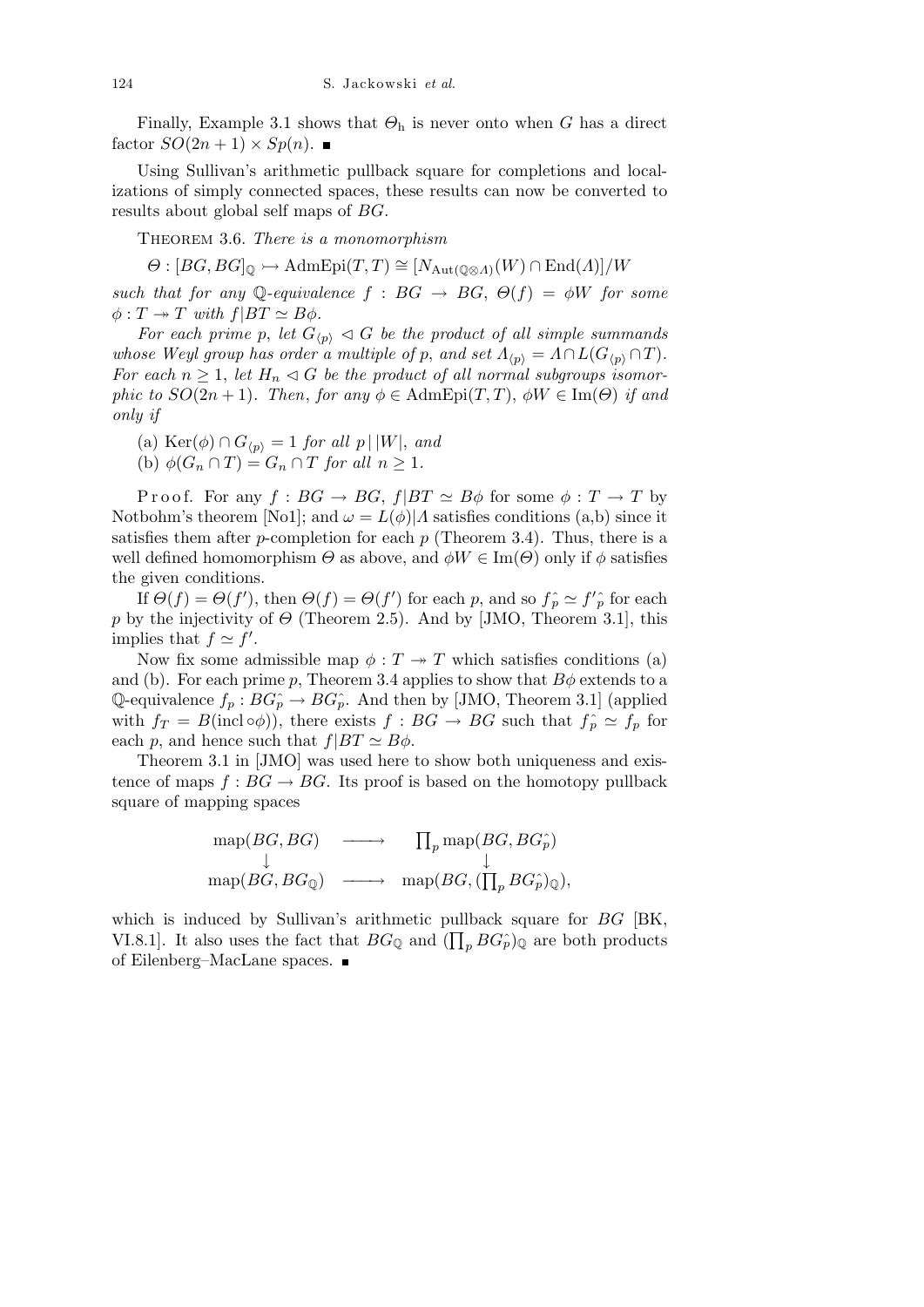As a final application of these results, we get the following (disappointing) result about the global self homotopy equivalences of BG.

COROLLARY 3.7. For any compact connected Lie group  $G$ , any homotopy equivalence  $f : BG \to BG$  is homotopic to  $B\alpha$  for some  $\alpha \in Aut(G)$ .

P r o o f. Assume  $f|BT \simeq B\phi$ , where  $\phi \in \text{AdmEpi}(T, T)$ . Then  $\phi \in$ Aut(T), since f is a homotopy equivalence. Set  $\omega = L(\phi)|A \in Aut(A)$ . By Theorem 3.4,  $\omega^*$  sends each root of G to an integral multiple of some other root; and since the simple roots are linearly independent those integers must be  $\pm 1$ . In other words,  $\omega^*$  permutes the roots; and so  $\omega$  is an automorphism of the root system with integral lattice. It follows that  $\phi = \alpha/T$  for some  $\alpha \in \text{Aut}(G)$  (cf. [Bb2, p. 41, Prop. 17]); and  $f \simeq B\alpha$  since  $\Theta$  is injective (Theorem 3.6).  $\blacksquare$ 

## References

- [Ad] J. F. Adams, Lectures on Lie Groups, Benjamin, 1969.
- [AM] J. F. Adams and Z. Mahmud, Maps between classifying spaces, Invent. Math. 35 (1976), 1–41.
- [Br] A. B orel, Topics in the Homology Theory of Fiber Bundles, Lecture Notes in Math. 36, Springer, 1967.
- [Bt] R. Bott, On torsion in Lie groups, Proc. Nat. Acad. Sci. U.S.A. 40 (1954), 586–588.
- [Bb1] N. Bourbaki, Groupes et algèbres de Lie, Chapitres  $4-6$ , Hermann 1968.
- [Bb2] —, Groupes et algèbres de Lie, Chapitre 9, Hermann, 1982.
- [Bf] A. Bousfield, *Homotopy spectral sequences and obstructions*, Israel J. Math. 66 (1989), 54–104.
- [BK] A. Bousfield and D. Kan, Homotopy Limits, Completions and Localizations, Lecture Notes in Math. 304, Springer, 1972.
- [DW] W. Dwyer and C. Wilkerson, A new finite loop space at the prime two, J. Amer. Math. Soc. 6 (1993), 37–64.
- [DW2] —, —, The center of a p-compact group, in: The Čech Centennial: A Conference on Homotopy Theory, M. Cenkl and H. Miller (eds.), Contemp. Math. 181, Amer. Math. Soc., to appear.
	- [DZ] W. Dwyer and A. Zabrodsky, Maps between classifying spaces, in: Algebraic Topology, Barcelona, 1976, Lecture Notes in Math. 1298, Springer, 1987, 106–119.
	- [Fe] M. F eshbach, *The Segal conjecture for compact Lie groups*, Topology 26 (1987),  $1-20.$
	- [Fr] E. Friedlander, *Exceptional isogenies and the classifying spaces of simple Lie* groups, Ann. of Math. 101 (1975), 510–520.
	- [Hu] J. Hubbuck, *Homotopy representations of Lie groups*, in: New Developments in Topology, London Math. Soc. Lecture Note Ser. 11, Cambridge Univ. Press, 1974, 33–41.
	- [Is] K. Ishiguro, Unstable Adams operations on classifying spaces, Math. Proc. Cambridge Philos. Soc. 102 (1987), 71–75.